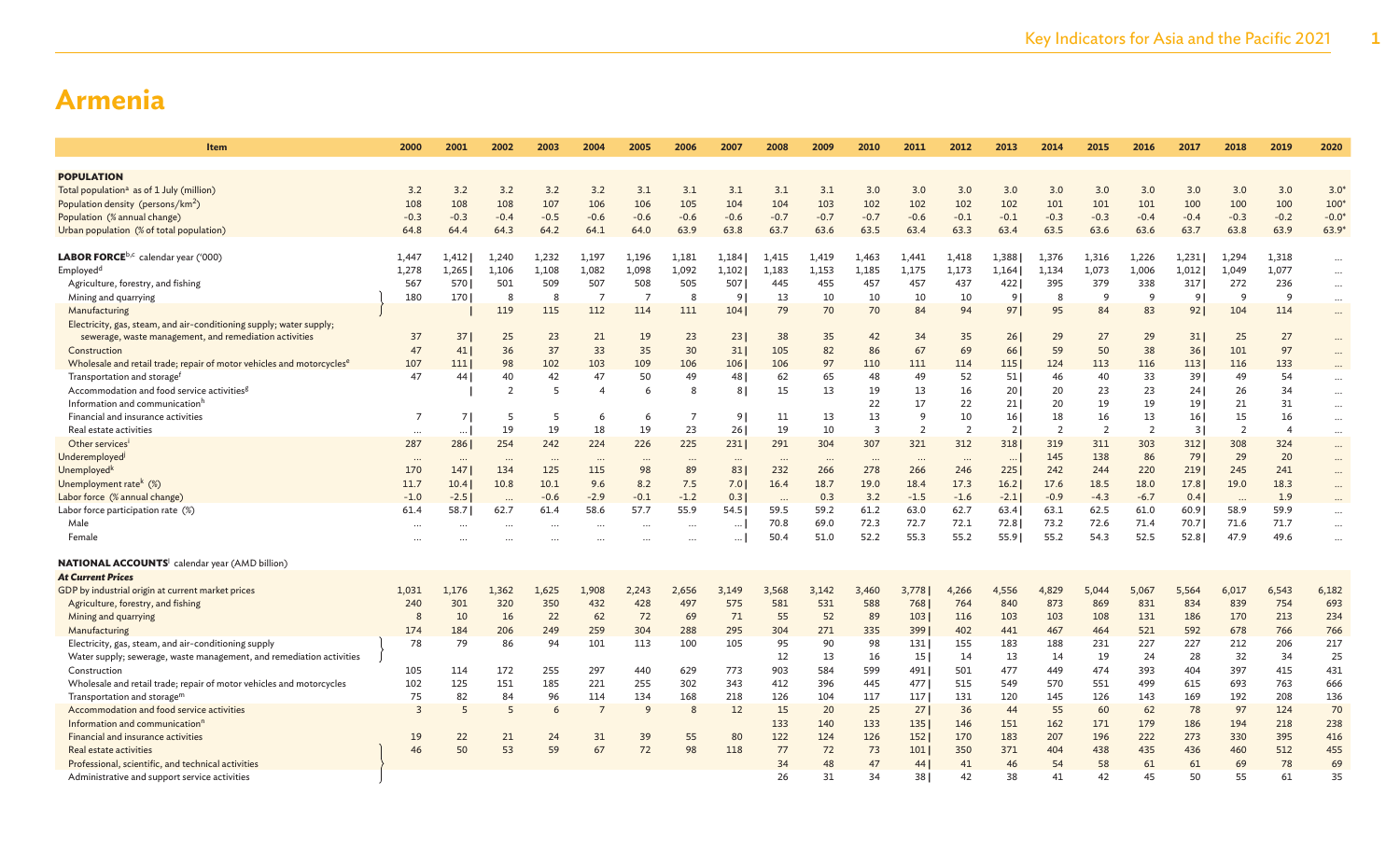| 2000           | 2001                                                                                                                                       | 2002                                                                                                                                                             | 2003                                                                                                                             | 2004                                                                                                                                                                     | 2005                                                                                                                                                       | 2006                                                                                                                                               | 2007                                                                                                                                                                        | 2008                                                                                                                                                                            | 2009                                                                                                                                                                                          | 2010                                                                                                                                                                                        | 2011                                                                                                                                                                                                   | 2012                                                                                                                                                                                    | 2013                                                                                                                                                                                             | 2014                                                                                                                                                                                                             | 2015                                                                                                                                                                                                               | 2016                                                                                                                                                                                       | 2017                                                                                                                                                                                                          | 2018                                                                                                                                                                                   | 2019                                                                                                                                                                                                       | 2020                                                                                                                                                                               |
|----------------|--------------------------------------------------------------------------------------------------------------------------------------------|------------------------------------------------------------------------------------------------------------------------------------------------------------------|----------------------------------------------------------------------------------------------------------------------------------|--------------------------------------------------------------------------------------------------------------------------------------------------------------------------|------------------------------------------------------------------------------------------------------------------------------------------------------------|----------------------------------------------------------------------------------------------------------------------------------------------------|-----------------------------------------------------------------------------------------------------------------------------------------------------------------------------|---------------------------------------------------------------------------------------------------------------------------------------------------------------------------------|-----------------------------------------------------------------------------------------------------------------------------------------------------------------------------------------------|---------------------------------------------------------------------------------------------------------------------------------------------------------------------------------------------|--------------------------------------------------------------------------------------------------------------------------------------------------------------------------------------------------------|-----------------------------------------------------------------------------------------------------------------------------------------------------------------------------------------|--------------------------------------------------------------------------------------------------------------------------------------------------------------------------------------------------|------------------------------------------------------------------------------------------------------------------------------------------------------------------------------------------------------------------|--------------------------------------------------------------------------------------------------------------------------------------------------------------------------------------------------------------------|--------------------------------------------------------------------------------------------------------------------------------------------------------------------------------------------|---------------------------------------------------------------------------------------------------------------------------------------------------------------------------------------------------------------|----------------------------------------------------------------------------------------------------------------------------------------------------------------------------------------|------------------------------------------------------------------------------------------------------------------------------------------------------------------------------------------------------------|------------------------------------------------------------------------------------------------------------------------------------------------------------------------------------|
|                |                                                                                                                                            |                                                                                                                                                                  |                                                                                                                                  |                                                                                                                                                                          |                                                                                                                                                            |                                                                                                                                                    |                                                                                                                                                                             |                                                                                                                                                                                 |                                                                                                                                                                                               |                                                                                                                                                                                             |                                                                                                                                                                                                        |                                                                                                                                                                                         |                                                                                                                                                                                                  |                                                                                                                                                                                                                  |                                                                                                                                                                                                                    |                                                                                                                                                                                            |                                                                                                                                                                                                               |                                                                                                                                                                                        |                                                                                                                                                                                                            |                                                                                                                                                                                    |
|                |                                                                                                                                            |                                                                                                                                                                  |                                                                                                                                  |                                                                                                                                                                          |                                                                                                                                                            |                                                                                                                                                    |                                                                                                                                                                             |                                                                                                                                                                                 |                                                                                                                                                                                               |                                                                                                                                                                                             |                                                                                                                                                                                                        |                                                                                                                                                                                         |                                                                                                                                                                                                  |                                                                                                                                                                                                                  |                                                                                                                                                                                                                    |                                                                                                                                                                                            |                                                                                                                                                                                                               |                                                                                                                                                                                        |                                                                                                                                                                                                            | 337                                                                                                                                                                                |
|                |                                                                                                                                            |                                                                                                                                                                  |                                                                                                                                  |                                                                                                                                                                          |                                                                                                                                                            |                                                                                                                                                    |                                                                                                                                                                             |                                                                                                                                                                                 |                                                                                                                                                                                               |                                                                                                                                                                                             |                                                                                                                                                                                                        |                                                                                                                                                                                         |                                                                                                                                                                                                  |                                                                                                                                                                                                                  |                                                                                                                                                                                                                    |                                                                                                                                                                                            |                                                                                                                                                                                                               |                                                                                                                                                                                        |                                                                                                                                                                                                            | 173                                                                                                                                                                                |
|                |                                                                                                                                            |                                                                                                                                                                  |                                                                                                                                  |                                                                                                                                                                          |                                                                                                                                                            |                                                                                                                                                    |                                                                                                                                                                             |                                                                                                                                                                                 |                                                                                                                                                                                               |                                                                                                                                                                                             |                                                                                                                                                                                                        |                                                                                                                                                                                         |                                                                                                                                                                                                  |                                                                                                                                                                                                                  |                                                                                                                                                                                                                    |                                                                                                                                                                                            |                                                                                                                                                                                                               |                                                                                                                                                                                        |                                                                                                                                                                                                            | 343                                                                                                                                                                                |
|                |                                                                                                                                            |                                                                                                                                                                  |                                                                                                                                  |                                                                                                                                                                          |                                                                                                                                                            |                                                                                                                                                    |                                                                                                                                                                             |                                                                                                                                                                                 |                                                                                                                                                                                               |                                                                                                                                                                                             |                                                                                                                                                                                                        |                                                                                                                                                                                         |                                                                                                                                                                                                  |                                                                                                                                                                                                                  |                                                                                                                                                                                                                    |                                                                                                                                                                                            |                                                                                                                                                                                                               |                                                                                                                                                                                        |                                                                                                                                                                                                            | 302<br>44                                                                                                                                                                          |
|                |                                                                                                                                            |                                                                                                                                                                  |                                                                                                                                  |                                                                                                                                                                          |                                                                                                                                                            |                                                                                                                                                    |                                                                                                                                                                             |                                                                                                                                                                                 |                                                                                                                                                                                               |                                                                                                                                                                                             |                                                                                                                                                                                                        |                                                                                                                                                                                         |                                                                                                                                                                                                  |                                                                                                                                                                                                                  |                                                                                                                                                                                                                    |                                                                                                                                                                                            |                                                                                                                                                                                                               |                                                                                                                                                                                        |                                                                                                                                                                                                            |                                                                                                                                                                                    |
|                |                                                                                                                                            |                                                                                                                                                                  |                                                                                                                                  |                                                                                                                                                                          |                                                                                                                                                            |                                                                                                                                                    |                                                                                                                                                                             |                                                                                                                                                                                 |                                                                                                                                                                                               |                                                                                                                                                                                             |                                                                                                                                                                                                        |                                                                                                                                                                                         |                                                                                                                                                                                                  |                                                                                                                                                                                                                  |                                                                                                                                                                                                                    |                                                                                                                                                                                            |                                                                                                                                                                                                               |                                                                                                                                                                                        |                                                                                                                                                                                                            | $\overline{3}$                                                                                                                                                                     |
|                |                                                                                                                                            |                                                                                                                                                                  |                                                                                                                                  |                                                                                                                                                                          |                                                                                                                                                            |                                                                                                                                                    |                                                                                                                                                                             |                                                                                                                                                                                 |                                                                                                                                                                                               |                                                                                                                                                                                             |                                                                                                                                                                                                        |                                                                                                                                                                                         |                                                                                                                                                                                                  |                                                                                                                                                                                                                  |                                                                                                                                                                                                                    |                                                                                                                                                                                            |                                                                                                                                                                                                               |                                                                                                                                                                                        |                                                                                                                                                                                                            |                                                                                                                                                                                    |
|                |                                                                                                                                            |                                                                                                                                                                  |                                                                                                                                  |                                                                                                                                                                          |                                                                                                                                                            |                                                                                                                                                    |                                                                                                                                                                             |                                                                                                                                                                                 |                                                                                                                                                                                               |                                                                                                                                                                                             |                                                                                                                                                                                                        |                                                                                                                                                                                         |                                                                                                                                                                                                  |                                                                                                                                                                                                                  |                                                                                                                                                                                                                    |                                                                                                                                                                                            |                                                                                                                                                                                                               |                                                                                                                                                                                        |                                                                                                                                                                                                            | $\ddotsc$<br>143                                                                                                                                                                   |
|                |                                                                                                                                            |                                                                                                                                                                  |                                                                                                                                  |                                                                                                                                                                          |                                                                                                                                                            |                                                                                                                                                    |                                                                                                                                                                             |                                                                                                                                                                                 |                                                                                                                                                                                               |                                                                                                                                                                                             |                                                                                                                                                                                                        |                                                                                                                                                                                         |                                                                                                                                                                                                  |                                                                                                                                                                                                                  |                                                                                                                                                                                                                    |                                                                                                                                                                                            |                                                                                                                                                                                                               |                                                                                                                                                                                        |                                                                                                                                                                                                            | 5,509                                                                                                                                                                              |
|                |                                                                                                                                            |                                                                                                                                                                  |                                                                                                                                  |                                                                                                                                                                          |                                                                                                                                                            |                                                                                                                                                    |                                                                                                                                                                             |                                                                                                                                                                                 |                                                                                                                                                                                               |                                                                                                                                                                                             |                                                                                                                                                                                                        |                                                                                                                                                                                         |                                                                                                                                                                                                  |                                                                                                                                                                                                                  |                                                                                                                                                                                                                    |                                                                                                                                                                                            |                                                                                                                                                                                                               |                                                                                                                                                                                        |                                                                                                                                                                                                            | 673                                                                                                                                                                                |
|                |                                                                                                                                            |                                                                                                                                                                  |                                                                                                                                  |                                                                                                                                                                          |                                                                                                                                                            |                                                                                                                                                    |                                                                                                                                                                             |                                                                                                                                                                                 |                                                                                                                                                                                               |                                                                                                                                                                                             |                                                                                                                                                                                                        |                                                                                                                                                                                         |                                                                                                                                                                                                  |                                                                                                                                                                                                                  |                                                                                                                                                                                                                    |                                                                                                                                                                                            |                                                                                                                                                                                                               |                                                                                                                                                                                        |                                                                                                                                                                                                            |                                                                                                                                                                                    |
|                |                                                                                                                                            |                                                                                                                                                                  |                                                                                                                                  |                                                                                                                                                                          |                                                                                                                                                            |                                                                                                                                                    |                                                                                                                                                                             |                                                                                                                                                                                 |                                                                                                                                                                                               |                                                                                                                                                                                             |                                                                                                                                                                                                        |                                                                                                                                                                                         |                                                                                                                                                                                                  |                                                                                                                                                                                                                  |                                                                                                                                                                                                                    |                                                                                                                                                                                            |                                                                                                                                                                                                               |                                                                                                                                                                                        |                                                                                                                                                                                                            | $\ddots$                                                                                                                                                                           |
|                |                                                                                                                                            |                                                                                                                                                                  |                                                                                                                                  |                                                                                                                                                                          |                                                                                                                                                            |                                                                                                                                                    |                                                                                                                                                                             |                                                                                                                                                                                 |                                                                                                                                                                                               |                                                                                                                                                                                             |                                                                                                                                                                                                        |                                                                                                                                                                                         |                                                                                                                                                                                                  |                                                                                                                                                                                                                  |                                                                                                                                                                                                                    |                                                                                                                                                                                            |                                                                                                                                                                                                               |                                                                                                                                                                                        |                                                                                                                                                                                                            | $\ddotsc$                                                                                                                                                                          |
|                |                                                                                                                                            |                                                                                                                                                                  |                                                                                                                                  |                                                                                                                                                                          |                                                                                                                                                            |                                                                                                                                                    |                                                                                                                                                                             |                                                                                                                                                                                 |                                                                                                                                                                                               |                                                                                                                                                                                             |                                                                                                                                                                                                        |                                                                                                                                                                                         |                                                                                                                                                                                                  |                                                                                                                                                                                                                  |                                                                                                                                                                                                                    |                                                                                                                                                                                            |                                                                                                                                                                                                               |                                                                                                                                                                                        |                                                                                                                                                                                                            |                                                                                                                                                                                    |
| 25.1           | 27.9                                                                                                                                       | 25.7                                                                                                                                                             | 23.4                                                                                                                             | 24.4                                                                                                                                                                     | 20.6                                                                                                                                                       | 20.2                                                                                                                                               | 20.0                                                                                                                                                                        | 18.1                                                                                                                                                                            | 18.6                                                                                                                                                                                          | 18.8                                                                                                                                                                                        | 22.2                                                                                                                                                                                                   | 19.6                                                                                                                                                                                    | 20.3                                                                                                                                                                                             | 19.9                                                                                                                                                                                                             | 18.9                                                                                                                                                                                                               | 17.8                                                                                                                                                                                       | 16.4                                                                                                                                                                                                          | 15.3                                                                                                                                                                                   | 12.7                                                                                                                                                                                                       | 12.3                                                                                                                                                                               |
| 38.3           | 35.8                                                                                                                                       | 38.5                                                                                                                                                             | 41.5                                                                                                                             | 40.6                                                                                                                                                                     | 44.7                                                                                                                                                       | 44.1                                                                                                                                               | 43.2                                                                                                                                                                        | 42.6                                                                                                                                                                            | 35.3                                                                                                                                                                                          | 36.3                                                                                                                                                                                        | 32.9                                                                                                                                                                                                   | 30.4                                                                                                                                                                                    | 29.4                                                                                                                                                                                             | 27.8                                                                                                                                                                                                             | 28.2                                                                                                                                                                                                               | 27.8                                                                                                                                                                                       | 28.2                                                                                                                                                                                                          | 27.1                                                                                                                                                                                   | 27.6                                                                                                                                                                                                       | 29.6                                                                                                                                                                               |
| 36.5           | 36.2                                                                                                                                       | 35.8                                                                                                                                                             | 35.1                                                                                                                             | 35.1                                                                                                                                                                     | 34.6                                                                                                                                                       | 35.6                                                                                                                                               | 36.8                                                                                                                                                                        | 39.4                                                                                                                                                                            | 46.1                                                                                                                                                                                          | 45.0                                                                                                                                                                                        | 44.9                                                                                                                                                                                                   | 50.0                                                                                                                                                                                    | 50.3                                                                                                                                                                                             | 52.2                                                                                                                                                                                                             | 52.9                                                                                                                                                                                                               | 54.3                                                                                                                                                                                       | 55.4                                                                                                                                                                                                          | 57.6                                                                                                                                                                                   | 59.7                                                                                                                                                                                                       | 58.1                                                                                                                                                                               |
|                |                                                                                                                                            |                                                                                                                                                                  |                                                                                                                                  |                                                                                                                                                                          |                                                                                                                                                            |                                                                                                                                                    |                                                                                                                                                                             |                                                                                                                                                                                 |                                                                                                                                                                                               |                                                                                                                                                                                             |                                                                                                                                                                                                        |                                                                                                                                                                                         |                                                                                                                                                                                                  |                                                                                                                                                                                                                  |                                                                                                                                                                                                                    |                                                                                                                                                                                            |                                                                                                                                                                                                               |                                                                                                                                                                                        |                                                                                                                                                                                                            |                                                                                                                                                                                    |
| 1,031          | 1,176                                                                                                                                      | 1,362                                                                                                                                                            | 1,625                                                                                                                            | 1,908                                                                                                                                                                    | 2,243                                                                                                                                                      | 2,656                                                                                                                                              | 3,149                                                                                                                                                                       | 3,568                                                                                                                                                                           | 3,142                                                                                                                                                                                         | 3,460                                                                                                                                                                                       | 3,778                                                                                                                                                                                                  | 4,266                                                                                                                                                                                   | 4,556                                                                                                                                                                                            | 4,829                                                                                                                                                                                                            | 5,044                                                                                                                                                                                                              | 5,067                                                                                                                                                                                      | 5,564                                                                                                                                                                                                         | 6,017                                                                                                                                                                                  | 6,543                                                                                                                                                                                                      | 6,182                                                                                                                                                                              |
| 1,123          | 1,233                                                                                                                                      | 1,350                                                                                                                                                            |                                                                                                                                  | 1,768                                                                                                                                                                    | 1,930                                                                                                                                                      |                                                                                                                                                    | 2,576                                                                                                                                                                       | 2,919                                                                                                                                                                           |                                                                                                                                                                                               | 3,290                                                                                                                                                                                       | 3,649                                                                                                                                                                                                  | 4,129                                                                                                                                                                                   | 4,497                                                                                                                                                                                            | 4,714                                                                                                                                                                                                            | 4,591                                                                                                                                                                                                              | 4,548                                                                                                                                                                                      | 5,139                                                                                                                                                                                                         | 5,493                                                                                                                                                                                  | 6,282                                                                                                                                                                                                      | 5,651                                                                                                                                                                              |
|                |                                                                                                                                            |                                                                                                                                                                  |                                                                                                                                  |                                                                                                                                                                          |                                                                                                                                                            |                                                                                                                                                    |                                                                                                                                                                             |                                                                                                                                                                                 |                                                                                                                                                                                               |                                                                                                                                                                                             | 3.144                                                                                                                                                                                                  | 3,646                                                                                                                                                                                   |                                                                                                                                                                                                  |                                                                                                                                                                                                                  |                                                                                                                                                                                                                    |                                                                                                                                                                                            |                                                                                                                                                                                                               |                                                                                                                                                                                        |                                                                                                                                                                                                            | 4,627                                                                                                                                                                              |
| $\overline{4}$ |                                                                                                                                            | 7                                                                                                                                                                |                                                                                                                                  | 3                                                                                                                                                                        |                                                                                                                                                            |                                                                                                                                                    | $\overline{4}$                                                                                                                                                              | 4                                                                                                                                                                               | -7                                                                                                                                                                                            | 8                                                                                                                                                                                           | 16                                                                                                                                                                                                     |                                                                                                                                                                                         |                                                                                                                                                                                                  |                                                                                                                                                                                                                  |                                                                                                                                                                                                                    |                                                                                                                                                                                            |                                                                                                                                                                                                               |                                                                                                                                                                                        |                                                                                                                                                                                                            | 33                                                                                                                                                                                 |
|                |                                                                                                                                            |                                                                                                                                                                  |                                                                                                                                  |                                                                                                                                                                          |                                                                                                                                                            |                                                                                                                                                    |                                                                                                                                                                             |                                                                                                                                                                                 |                                                                                                                                                                                               |                                                                                                                                                                                             |                                                                                                                                                                                                        |                                                                                                                                                                                         |                                                                                                                                                                                                  |                                                                                                                                                                                                                  |                                                                                                                                                                                                                    |                                                                                                                                                                                            |                                                                                                                                                                                                               |                                                                                                                                                                                        |                                                                                                                                                                                                            | 991                                                                                                                                                                                |
|                |                                                                                                                                            |                                                                                                                                                                  |                                                                                                                                  |                                                                                                                                                                          |                                                                                                                                                            |                                                                                                                                                    |                                                                                                                                                                             |                                                                                                                                                                                 |                                                                                                                                                                                               |                                                                                                                                                                                             |                                                                                                                                                                                                        |                                                                                                                                                                                         |                                                                                                                                                                                                  |                                                                                                                                                                                                                  |                                                                                                                                                                                                                    |                                                                                                                                                                                            |                                                                                                                                                                                                               |                                                                                                                                                                                        |                                                                                                                                                                                                            | 1,109                                                                                                                                                                              |
|                |                                                                                                                                            |                                                                                                                                                                  |                                                                                                                                  |                                                                                                                                                                          |                                                                                                                                                            |                                                                                                                                                    |                                                                                                                                                                             |                                                                                                                                                                                 |                                                                                                                                                                                               |                                                                                                                                                                                             |                                                                                                                                                                                                        |                                                                                                                                                                                         |                                                                                                                                                                                                  |                                                                                                                                                                                                                  |                                                                                                                                                                                                                    |                                                                                                                                                                                            |                                                                                                                                                                                                               |                                                                                                                                                                                        |                                                                                                                                                                                                            | 1,024                                                                                                                                                                              |
|                |                                                                                                                                            |                                                                                                                                                                  |                                                                                                                                  |                                                                                                                                                                          |                                                                                                                                                            |                                                                                                                                                    |                                                                                                                                                                             |                                                                                                                                                                                 |                                                                                                                                                                                               |                                                                                                                                                                                             |                                                                                                                                                                                                        |                                                                                                                                                                                         |                                                                                                                                                                                                  |                                                                                                                                                                                                                  |                                                                                                                                                                                                                    |                                                                                                                                                                                            |                                                                                                                                                                                                               |                                                                                                                                                                                        | $\ddotsc$                                                                                                                                                                                                  | $\ddots$                                                                                                                                                                           |
|                |                                                                                                                                            |                                                                                                                                                                  |                                                                                                                                  |                                                                                                                                                                          |                                                                                                                                                            |                                                                                                                                                    |                                                                                                                                                                             |                                                                                                                                                                                 |                                                                                                                                                                                               |                                                                                                                                                                                             |                                                                                                                                                                                                        |                                                                                                                                                                                         |                                                                                                                                                                                                  |                                                                                                                                                                                                                  |                                                                                                                                                                                                                    |                                                                                                                                                                                            |                                                                                                                                                                                                               |                                                                                                                                                                                        |                                                                                                                                                                                                            | $\ddotsc$                                                                                                                                                                          |
|                |                                                                                                                                            |                                                                                                                                                                  |                                                                                                                                  |                                                                                                                                                                          |                                                                                                                                                            |                                                                                                                                                    |                                                                                                                                                                             |                                                                                                                                                                                 |                                                                                                                                                                                               |                                                                                                                                                                                             |                                                                                                                                                                                                        |                                                                                                                                                                                         |                                                                                                                                                                                                  |                                                                                                                                                                                                                  |                                                                                                                                                                                                                    |                                                                                                                                                                                            |                                                                                                                                                                                                               |                                                                                                                                                                                        |                                                                                                                                                                                                            | 85                                                                                                                                                                                 |
| $\cdots$       | $\cdots$                                                                                                                                   | $\cdots$                                                                                                                                                         |                                                                                                                                  | $\cdots$                                                                                                                                                                 | $\cdots$                                                                                                                                                   |                                                                                                                                                    |                                                                                                                                                                             | $\cdots$                                                                                                                                                                        | $\cdots$                                                                                                                                                                                      | $\cdots$                                                                                                                                                                                    | $\cdots$                                                                                                                                                                                               | $\cdot \cdot$                                                                                                                                                                           | $\cdots$                                                                                                                                                                                         |                                                                                                                                                                                                                  | $\cdot$ .                                                                                                                                                                                                          |                                                                                                                                                                                            | $\ddotsc$                                                                                                                                                                                                     | $\cdots$                                                                                                                                                                               |                                                                                                                                                                                                            |                                                                                                                                                                                    |
|                |                                                                                                                                            |                                                                                                                                                                  |                                                                                                                                  |                                                                                                                                                                          |                                                                                                                                                            |                                                                                                                                                    |                                                                                                                                                                             |                                                                                                                                                                                 |                                                                                                                                                                                               |                                                                                                                                                                                             |                                                                                                                                                                                                        |                                                                                                                                                                                         |                                                                                                                                                                                                  |                                                                                                                                                                                                                  |                                                                                                                                                                                                                    |                                                                                                                                                                                            |                                                                                                                                                                                                               |                                                                                                                                                                                        |                                                                                                                                                                                                            | 1,869                                                                                                                                                                              |
|                | $\ddots$                                                                                                                                   |                                                                                                                                                                  |                                                                                                                                  |                                                                                                                                                                          | $\ddotsc$                                                                                                                                                  |                                                                                                                                                    |                                                                                                                                                                             |                                                                                                                                                                                 |                                                                                                                                                                                               |                                                                                                                                                                                             |                                                                                                                                                                                                        |                                                                                                                                                                                         |                                                                                                                                                                                                  |                                                                                                                                                                                                                  |                                                                                                                                                                                                                    |                                                                                                                                                                                            |                                                                                                                                                                                                               |                                                                                                                                                                                        |                                                                                                                                                                                                            | 1,327                                                                                                                                                                              |
| $\cdots$       |                                                                                                                                            | $\ddotsc$                                                                                                                                                        |                                                                                                                                  |                                                                                                                                                                          |                                                                                                                                                            |                                                                                                                                                    |                                                                                                                                                                             |                                                                                                                                                                                 |                                                                                                                                                                                               |                                                                                                                                                                                             |                                                                                                                                                                                                        |                                                                                                                                                                                         |                                                                                                                                                                                                  |                                                                                                                                                                                                                  |                                                                                                                                                                                                                    |                                                                                                                                                                                            |                                                                                                                                                                                                               |                                                                                                                                                                                        |                                                                                                                                                                                                            | 542                                                                                                                                                                                |
|                |                                                                                                                                            |                                                                                                                                                                  |                                                                                                                                  |                                                                                                                                                                          |                                                                                                                                                            |                                                                                                                                                    |                                                                                                                                                                             |                                                                                                                                                                                 |                                                                                                                                                                                               |                                                                                                                                                                                             |                                                                                                                                                                                                        |                                                                                                                                                                                         |                                                                                                                                                                                                  |                                                                                                                                                                                                                  |                                                                                                                                                                                                                    |                                                                                                                                                                                            |                                                                                                                                                                                                               |                                                                                                                                                                                        |                                                                                                                                                                                                            | 2,448<br>1,978                                                                                                                                                                     |
|                |                                                                                                                                            |                                                                                                                                                                  |                                                                                                                                  |                                                                                                                                                                          |                                                                                                                                                            |                                                                                                                                                    |                                                                                                                                                                             |                                                                                                                                                                                 |                                                                                                                                                                                               |                                                                                                                                                                                             |                                                                                                                                                                                                        |                                                                                                                                                                                         |                                                                                                                                                                                                  |                                                                                                                                                                                                                  |                                                                                                                                                                                                                    |                                                                                                                                                                                            |                                                                                                                                                                                                               |                                                                                                                                                                                        |                                                                                                                                                                                                            | 471                                                                                                                                                                                |
|                |                                                                                                                                            |                                                                                                                                                                  |                                                                                                                                  |                                                                                                                                                                          |                                                                                                                                                            |                                                                                                                                                    |                                                                                                                                                                             |                                                                                                                                                                                 |                                                                                                                                                                                               |                                                                                                                                                                                             |                                                                                                                                                                                                        |                                                                                                                                                                                         |                                                                                                                                                                                                  |                                                                                                                                                                                                                  |                                                                                                                                                                                                                    |                                                                                                                                                                                            |                                                                                                                                                                                                               |                                                                                                                                                                                        |                                                                                                                                                                                                            |                                                                                                                                                                                    |
|                |                                                                                                                                            |                                                                                                                                                                  |                                                                                                                                  |                                                                                                                                                                          |                                                                                                                                                            |                                                                                                                                                    |                                                                                                                                                                             |                                                                                                                                                                                 |                                                                                                                                                                                               |                                                                                                                                                                                             |                                                                                                                                                                                                        |                                                                                                                                                                                         |                                                                                                                                                                                                  |                                                                                                                                                                                                                  |                                                                                                                                                                                                                    |                                                                                                                                                                                            |                                                                                                                                                                                                               |                                                                                                                                                                                        |                                                                                                                                                                                                            |                                                                                                                                                                                    |
|                |                                                                                                                                            |                                                                                                                                                                  |                                                                                                                                  |                                                                                                                                                                          |                                                                                                                                                            |                                                                                                                                                    |                                                                                                                                                                             |                                                                                                                                                                                 |                                                                                                                                                                                               |                                                                                                                                                                                             |                                                                                                                                                                                                        |                                                                                                                                                                                         |                                                                                                                                                                                                  |                                                                                                                                                                                                                  |                                                                                                                                                                                                                    |                                                                                                                                                                                            |                                                                                                                                                                                                               |                                                                                                                                                                                        |                                                                                                                                                                                                            |                                                                                                                                                                                    |
| 97.1           | 93.6                                                                                                                                       | 89.1                                                                                                                                                             | 83.3                                                                                                                             | 82.5                                                                                                                                                                     | 75.5                                                                                                                                                       | 72.3                                                                                                                                               | 71.6                                                                                                                                                                        | 71.6                                                                                                                                                                            | 80.4                                                                                                                                                                                          | 82.0                                                                                                                                                                                        | 83.7                                                                                                                                                                                                   | 85.9                                                                                                                                                                                    | 86.8                                                                                                                                                                                             | 85.5                                                                                                                                                                                                             | 77.9                                                                                                                                                                                                               | 76.3                                                                                                                                                                                       | 80.0                                                                                                                                                                                                          | 79.8                                                                                                                                                                                   | 83.4                                                                                                                                                                                                       | 75.4                                                                                                                                                                               |
| 11.8           | 11.3                                                                                                                                       | 10.0                                                                                                                                                             | 10.2                                                                                                                             | 10.2                                                                                                                                                                     | 10.6                                                                                                                                                       | 10.1                                                                                                                                               | 10.2                                                                                                                                                                        | 10.2                                                                                                                                                                            | 13.3                                                                                                                                                                                          | 13.1                                                                                                                                                                                        | 12.9                                                                                                                                                                                                   | 10.9                                                                                                                                                                                    | 11.9                                                                                                                                                                                             | 12.1                                                                                                                                                                                                             | 13.1                                                                                                                                                                                                               | 13.5                                                                                                                                                                                       | 12.3                                                                                                                                                                                                          | 11.5                                                                                                                                                                                   | 12.6                                                                                                                                                                                                       | 16.0                                                                                                                                                                               |
| 18.6           | 19.8                                                                                                                                       | 21.7                                                                                                                                                             | 24.3                                                                                                                             | 24.9                                                                                                                                                                     | 30.5                                                                                                                                                       | 35.9                                                                                                                                               | 37.8                                                                                                                                                                        | 40.9                                                                                                                                                                            | 34.7                                                                                                                                                                                          | 32.9                                                                                                                                                                                        | 27.3                                                                                                                                                                                                   | 24.7                                                                                                                                                                                    | 22.2                                                                                                                                                                                             | 21.3                                                                                                                                                                                                             | 20.7                                                                                                                                                                                                               | 18.0                                                                                                                                                                                       | 18.4                                                                                                                                                                                                          | 22.4                                                                                                                                                                                   | 17.4                                                                                                                                                                                                       | 17.9                                                                                                                                                                               |
| 0.2            | 2.1                                                                                                                                        | 0.6                                                                                                                                                              | 1.3                                                                                                                              | 1.0                                                                                                                                                                      | 0.7                                                                                                                                                        | 0.4                                                                                                                                                | 0.8                                                                                                                                                                         | 1.1                                                                                                                                                                             | $-1.7$                                                                                                                                                                                        | $-0.6$                                                                                                                                                                                      | 1.2                                                                                                                                                                                                    | 1.1                                                                                                                                                                                     | 0.9                                                                                                                                                                                              | 1.3                                                                                                                                                                                                              | 0.1                                                                                                                                                                                                                | 0.7                                                                                                                                                                                        | 0.8                                                                                                                                                                                                           | 5.7                                                                                                                                                                                    | 1.6                                                                                                                                                                                                        | 1.4                                                                                                                                                                                |
| 23.4           | 25.5                                                                                                                                       | 29.4                                                                                                                                                             | 32.2                                                                                                                             | 29.7                                                                                                                                                                     | 28.8                                                                                                                                                       | 23.4                                                                                                                                               | 19.2                                                                                                                                                                        | 15.0                                                                                                                                                                            | 15.5                                                                                                                                                                                          | 20.8                                                                                                                                                                                        | 23.8                                                                                                                                                                                                   | 27.6                                                                                                                                                                                    | 28.4                                                                                                                                                                                             | 28.6                                                                                                                                                                                                             | 29.7                                                                                                                                                                                                               | 33.7                                                                                                                                                                                       | 38.2                                                                                                                                                                                                          | 39.4                                                                                                                                                                                   | 41.4                                                                                                                                                                                                       | 30.2                                                                                                                                                                               |
| 50.5           | 46.1                                                                                                                                       | 46.6                                                                                                                                                             | 50.0                                                                                                                             | 45.3                                                                                                                                                                     | 43.2                                                                                                                                                       | 39.3                                                                                                                                               | 39.2                                                                                                                                                                        | 40.7                                                                                                                                                                            | 43.0                                                                                                                                                                                          | 45.3                                                                                                                                                                                        | 47.4                                                                                                                                                                                                   | 48.4                                                                                                                                                                                    | 49.2                                                                                                                                                                                             | 47.2                                                                                                                                                                                                             | 42.0                                                                                                                                                                                                               | 42.3                                                                                                                                                                                       | 49.0                                                                                                                                                                                                          | 53.1                                                                                                                                                                                   | 54.8                                                                                                                                                                                                       | 39.6                                                                                                                                                                               |
| $-0.4$         | $-3.9$                                                                                                                                     | $-3.5$                                                                                                                                                           | 0.1                                                                                                                              | $-2.0$                                                                                                                                                                   | $-2.1$                                                                                                                                                     | $-2.4$                                                                                                                                             | 0.4                                                                                                                                                                         | 2.9                                                                                                                                                                             | $-0.8$                                                                                                                                                                                        | $-3.5$                                                                                                                                                                                      | $-0.3$                                                                                                                                                                                                 | $-0.6$                                                                                                                                                                                  | $-0.0$                                                                                                                                                                                           | $-0.3$                                                                                                                                                                                                           | 0.5                                                                                                                                                                                                                | 0.8                                                                                                                                                                                        |                                                                                                                                                                                                               |                                                                                                                                                                                        |                                                                                                                                                                                                            |                                                                                                                                                                                    |
|                | 34<br>35<br>13<br>21<br>16<br>937<br>94<br>$-13$<br>1,019<br>998<br>122<br>192<br>190<br>26<br>164<br>$\overline{2}$<br>241<br>521<br>$-4$ | 35<br>38<br>15<br>18<br>17<br>1,062<br>114<br>$-1$<br>1,174<br>1,097<br>$\overline{3}$<br>133<br>232<br>208<br>57<br>151<br>24<br>299<br>543<br>$\ddotsc$<br>-46 | 36<br>43<br>32<br>21<br>15<br>1,231<br>132<br>$-7$<br>1,356<br>1,207<br>136<br>295<br>287<br>47<br>240<br>8<br>400<br>635<br>-48 | 43<br>49<br>37<br>27<br>18<br>1,477<br>148<br>$-18$<br>1,607<br>1,519<br>1,350<br>$\overline{3}$<br>166<br>394<br>374<br>78<br>296<br>20<br>522<br>813<br>$\overline{z}$ | 54<br>58<br>42<br>28<br>$\Omega$<br>24<br>1,748<br>160<br>57<br>1.965<br>1,570<br>194<br>475<br>455<br>78<br>378<br>19<br>567<br>864<br>$\ddotsc$<br>$-37$ | 62<br>64<br>55<br>30<br>$\Omega$<br>26<br>2,050<br>193<br>61<br>2,303<br>1,690<br>3<br>237<br>683<br>668<br>93<br>575<br>15<br>646<br>970<br>$-47$ | 68<br>75<br>67<br>35<br>$\Omega$<br>28<br>2,431<br>225<br>90<br>2,746<br>2,187<br>1,916<br>$\overline{3}$<br>268<br>954<br>944<br>134<br>810<br>10<br>621<br>1,043<br>$-63$ | 80<br>89<br>78<br>40<br>$\Omega$<br>44<br>2,834<br>316<br>95<br>3,244<br>2,252<br>320<br>1,190<br>1,163<br>145<br>1.018<br>27<br>604<br>407<br>197<br>1,233<br>948<br>285<br>12 | 96<br>97<br>96<br>20<br>14<br>$\mathbf{1}$<br>55<br>3,163<br>405<br>144<br>3,712<br>2,549<br>365<br>1,458<br>1,419<br>149<br>1,270<br>40<br>537<br>340<br>197<br>1,451<br>1,154<br>297<br>105 | 120<br>113<br>109<br>24<br>17<br>51<br>2,809<br>333<br>60<br>3,202<br>2,944<br>2,518<br>419<br>1,089<br>1,144<br>175<br>969<br>$-55$<br>486<br>276<br>211<br>1,351<br>1,036<br>315<br>$-27$ | 128<br>120<br>111<br>30<br>20<br>$\mathbf{1}$<br>64<br>3,071<br>389<br>127<br>3.587<br>2,829<br>452<br>1,137<br>1,157<br>152<br>1,004<br>$-19$<br>721<br>438<br>283<br>1,568<br>1,195<br>373<br>$-119$ | 142<br>121<br>139<br>37<br>23<br>21<br>$\cdots$<br>96<br>3,366<br>412<br>208<br>3,986<br>488<br>1,031<br>986<br>182<br>803<br>45<br>898<br>589<br>308<br>1,789<br>1,364<br>425<br>$-11$ | 158<br>126<br>149<br>55<br>29<br>$\mathcal{P}$<br>93<br>3,808<br>458<br>170<br>4,436<br>18<br>465<br>1,053<br>1.007<br>196<br>810<br>46<br>1,176<br>610<br>566<br>2,065<br>1,459<br>606<br>$-27$ | 184<br>130<br>175<br>61<br>29<br>$\overline{\mathbf{3}}$<br>92<br>4,049<br>506<br>280<br>4.835<br>3,934<br>20<br>544<br>1,009<br>966<br>207<br>759<br>43<br>1,292<br>670<br>622<br>2,241<br>1,568<br>673<br>$-1$ | 208<br>137<br>186<br>89<br>30<br>$\overline{\mathbf{3}}$<br>100<br>4,282<br>546<br>217<br>5.046<br>4,110<br>21<br>584<br>1,028<br>965<br>214<br>751<br>62<br>1,379<br>706<br>673<br>2,280<br>1,558<br>722<br>$-12$ | 245<br>148<br>198<br>163<br>32<br>3<br>89<br>4,508<br>536<br>205<br>5.248<br>3,908<br>22<br>661<br>1,046<br>1.040<br>253<br>786<br>6<br>1,499<br>776<br>723<br>2,116<br>1,347<br>769<br>24 | 251<br>154<br>207<br>233<br>36<br>$\overline{\mathbf{3}}$<br>97<br>4,558<br>509<br>118<br>5.185<br>3,842<br>24<br>682<br>913<br>880<br>257<br>623<br>33<br>1.710<br>908<br>802<br>2,145<br>1,377<br>768<br>41 | 263<br>151<br>231<br>256<br>52<br>3<br>103<br>4,992<br>572<br>197<br>5,761<br>4,415<br>38<br>685<br>1,025<br>982<br>327<br>655<br>43<br>2,127<br>1,151<br>975<br>2,726<br>1,827<br>898 | 265<br>155<br>261<br>336<br>56<br>$\overline{z}$<br>117<br>5,378<br>639<br>106<br>6,123<br>4,765<br>36<br>691<br>1,348<br>1,007<br>237<br>770<br>340<br>2,370<br>1,299<br>1,071<br>3,194<br>2,149<br>1,044 | 295<br>164<br>301<br>363<br>46<br>122<br>5,798<br>745<br>$\ddot{\phantom{a}}$<br>5,417<br>43<br>822<br>1,139<br>1,035<br>104<br>2,706<br>1,540<br>1,166<br>3,583<br>2,407<br>1,176 |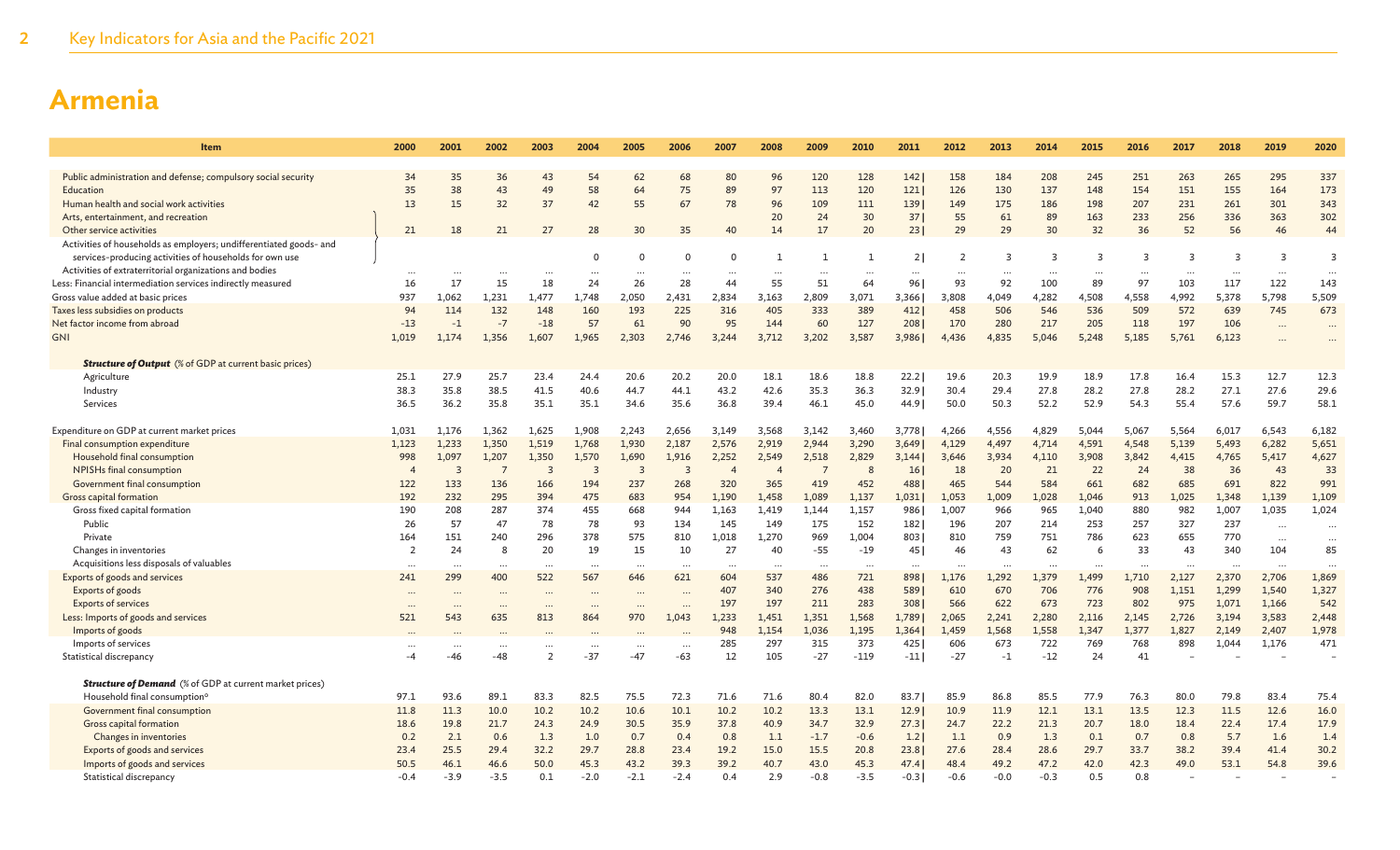| <b>Item</b>                                                          | 2000                    | 2001           | 2002           | 2003           | 2004           | 2005           | 2006                    | 2007     | 2008           | 2009     | 2010         | 2011   | 2012  | 2013     | 2014           | 2015  | 2016     | 2017           | 2018      | 2019           | 2020           |
|----------------------------------------------------------------------|-------------------------|----------------|----------------|----------------|----------------|----------------|-------------------------|----------|----------------|----------|--------------|--------|-------|----------|----------------|-------|----------|----------------|-----------|----------------|----------------|
| <b>At Constant Prices</b>                                            |                         |                |                |                |                |                |                         |          |                |          |              |        |       |          |                |       |          |                |           |                |                |
| GDP by industrial origin at previous year's market prices            | 1,046                   | 1.130          | 1,353          | 1,554          | 1,795          | 2,172          | 2,539                   | 3.021    | 3,368          | 3,063    | 3.211        | 3,621  | 4,049 | 4,405    | 4,722          | 4,985 | 5,052    | 5,449          | 5,854     | 6,476          | 6,059          |
| Agriculture, forestry, and fishing                                   | 264                     | 269            | 313            | 334            | 401            | 480            | 431                     | 549      | 594            | 616      | 446          | 671    | 841   | 822      | 891            | 988   | 825      | 788            | 777       | 790            | 723            |
| Mining and quarrying                                                 |                         | $\mathsf{q}$   | 12             | 18             | 29             | 56             | 72                      | 71       | 74             | 59       | 64           | 102    | 119   | 122      | 96             | 161   | 114      | 164            | 157       | 233            | 231            |
| Manufacturing                                                        | 225                     | 191            | 216            | 241            | 242            | 282            | 302                     | 293      | 298            | 288      | 305          | 377    | 416   | 433      | 468            | 441   | 516      | 583            | 658       | 743            | 739            |
| Electricity, gas, steam, and air-conditioning supply                 |                         | 73             | 80             | 90             | 101            | 108            | 101                     | 106      | 110            | 84       | 80           | 117    | 139   | 159      | 155            | 198   | 231      | 236            | 238       | 214            | 203            |
| Water supply; sewerage, waste management, and remediation activities | $\cdots$<br>$\cdots$    |                |                |                |                |                |                         |          |                | 11       | 15           | 16 I   | 15    | 15       | 15             | 20    | 24       | 26             | 30        | 34             | 25             |
| Construction                                                         | 106                     | 111            | 161            | 250            | 294            | 379            | 606                     | 743      | 860            | 528      | 604          | 527    | 515   | 464      | 455            | 435   | 407      | 404            | 407       | 423            | 388            |
| Wholesale and retail trade; repair of motor vehicles and motorcycles | 103                     | 119            | 151            | 171            | 203            | 251            | 287                     | 329      | 370            | 390      | 410          | 466    | 499   | 524      | 567            | 523   | 579      | 602            | 672       | 755            | 662            |
| Transportation and storage <sup>p</sup>                              | 75                      | 86             | 81             | 91             | 114            | 134            | 157                     | 205      | 237            | 90       | 118          | 1221   | 129   | 115      | 144            | 122   | 147      | 164            | 186       | 205            | 136            |
| Accommodation and food service activities                            | $\cdots$                | $\overline{4}$ | 5              | 6              | 6              | 9              | 8                       | 12       | 14             | 19       | 24           | 261    | 33    | 43       | 52             | 57    | 62       | 78             | 94        | 119            | 70             |
| Information and communication <sup>q</sup>                           |                         |                |                |                |                |                |                         |          |                | 147      | 144          | 134    | 148   | 162      | 166            | 176   | 181      | 188            | 194       | 219            | 237            |
| Financial and insurance activities                                   |                         | 21             | 20             | 22             | 30             | 39             | 52                      | 79       | 106            | 120      | 137          | 156    | 182   | 184      | 208            | 199   | 214      | 263            | 334       | 398            | 416            |
| Real estate activities                                               |                         | 48             | 53             | 57             | 65             | 71             | 96                      | 114      | 117            | 61       | 75           | 751    | 111   | 356      | 373            | 406   | 393      | 434            | 436       | 505            | 438            |
| Professional, scientific, and technical activities                   | $\cdots$                |                |                |                |                |                |                         |          |                | 44       | 47           | 41     | 36    | 45       | 52             | 53    | 57       | 60             | 69        | 77             | 68             |
| Administrative and support service activities                        |                         |                |                |                |                |                |                         |          |                | 27       | 31           | 36     | 38    | 36       | 41             | 40    | 45       | 50             | 53        | 63             | 37             |
| Public administration and defense; compulsory social security        | $\cdots$<br>195         | 36             | 37             | 42             | 55             | 64             | 69                      | 72       | 74             | 90       | 119          | 138    | 139   | 169      | 197            | 224   | 246      | 258            | 251       | 282            | 333            |
| Education                                                            | $\cdots$                | 37             | 42             | 48             | 58             | 63             | 67                      | 77       | 84             | 99       | 119          | 124    | 123   | 124      | 128            | 138   | 149      | 149            | 154       | 167            | 166            |
| Human health and social work activities                              | $\cdots$                | 15             | 34             | 36             | 37             | 55             | 62                      | 71       | 72             | 90       | 109          | 119    | 139   | 154      | 178            | 186   | 197      | 230            | 247       | 282            | 322            |
| Arts, entertainment, and recreation                                  |                         |                |                |                |                |                |                         |          |                | 21       | 29           | 35     | 56    | 60       | 86             | 153   | 209      | 261            | 333       | 355            | 290            |
| Other service activities                                             | $\cdots$<br>$\cdots$    | 16             | 30             | 25             | 31             | 28             | 34                      | 39       | 37             | 14       | 20           | 23     | 28    | 28       | 29             | 32    | 34       | 52             | 56        | 46             | 44             |
| Activities of households as employers; undifferentiated goods- and   |                         |                |                |                |                |                |                         |          |                |          |              |        |       |          |                |       |          |                |           |                |                |
| services-producing activities of households for own use              | $\cdots$                |                |                |                |                | $\Omega$       | $\Omega$                | $\Omega$ | $\mathbf{1}$   |          | $\mathbf{1}$ | 21     | 2     | 3        | $\overline{3}$ | 3     | 3        | $\overline{3}$ |           | $\overline{3}$ | $\overline{3}$ |
| Activities of extraterritorial organizations and bodies              |                         |                |                |                |                |                |                         |          |                |          |              |        |       |          |                |       |          |                |           |                |                |
| Less: Financial intermediation services indirectly measured          | 18                      | 17             | 15             | 18             | 23             | 26             | 27                      | 43       | 48             | 49       | 60           | 87     | 111   | 89       | 97             | 87    | 97       | 102            | 114       | 120            | 142            |
| Gross value added at basic prices                                    | 949                     | 1.020          | 1,223          | 1,411          | 1.643          | 1.993          | 2,317                   | 2,715    | 2.999          | 2,749    | 2,834        | 3,217  | 3,595 | 3,931    | 4,206          | 4,466 | 4,536    | 4,891          | 5,236     | 5.791          | 5,389          |
| Taxes less subsidies on products                                     | 97                      | 110            | 130            | 142            | 151            | 180            | 222                     | 306      | 369            | 314      | 377          | 404 l  | 453   | 475      | 516            | 519   | 516      | 558            | 618       | 685            | 671            |
| Net factor income from abroad                                        |                         | $\cdots$       |                |                |                |                |                         |          |                | $\cdots$ |              |        |       | $\ddots$ | $\cdots$       |       | $\cdots$ |                | $\ddotsc$ |                |                |
| GNI                                                                  |                         |                |                |                |                |                |                         |          |                |          |              |        |       |          |                |       |          |                |           |                |                |
|                                                                      |                         |                |                |                |                |                |                         |          |                |          |              |        |       |          |                |       |          |                |           |                |                |
| <b>Growth of Output</b> (% annual change)                            |                         |                |                |                |                |                |                         |          |                |          |              |        |       |          |                |       |          |                |           |                |                |
| <b>GDP</b>                                                           | 5.9                     | 9.6            | 15.1           | 14.0           | 10.5           | 13.9           | 13.2                    | 13.7     | 6.9            | $-14.1$  | 2.2          | 4.7    | 7.2   | 3.3      | 3.6            | 3.2   | 0.2      | 7.5            | 5.2       | 7.6            | $-7.4$         |
| Agriculture                                                          | $-1.0$                  | 12.2           | 3.8            | 4.2            | 14.6           | 11.2           | 0.5                     | 10.4     | 3.3            | 5.9      | $-16.0$      | 14.0   | 9.5   | 7.6      | 6.1            | 13.2  | $-5.0$   | $-5.1$         | $-6.9$    | $-5.8$         | $-4.1$         |
| Industry                                                             | 12.8                    | 5.2            | 21.3           | 24.7           | 7.4            | 14.8           | 16.6                    | 11.7     | 7.8            | $-29.2$  | 5.7          | $-0.0$ | 5.7   | 0.5      | $-2.3$         | 2.8   | $-0.3$   | 9.0            | 3.7       | 10.5           | $-2.9$         |
| Services                                                             | 3.1                     | 10.2           | 16.5           | 11.5           | 14.2           | 14.7           | 15.5                    | 13.8     | 5.0            | $-4.3$   | 4.7          | 6.1    | 6.9   | 2.8      | 6.7            | 1.0   | 3.4      | 10.4           | 9.2       | 9.8            | $-8.8$         |
|                                                                      |                         |                |                |                |                |                |                         |          |                |          |              |        |       |          |                |       |          |                |           |                |                |
| Expenditure on GDP at previous year's market prices                  | 1,046                   | 1,130          | 1,353          | 1,554          | 1,795          | 2,172          | 2,539                   | 3,021    | 3,368          | 3,063    | 3,211        | 3,621  | 4,049 | 4,405    | 4,722          | 4,985 | 5,052    | 5,449          | 5,854     | 6,476          | 6,059          |
| Final consumption expenditure                                        | 1,152                   | 1,204          | 1,334          | 1,453          | 1,658          | 1,942          | 2,103                   | 2,455    | 2,692          | 2,802    | 3,058        | 3,374  | 3,930 | 4,226    | 4,553          | 4,432 | 4,494    | 5,075          | 5,331     | 6,135          | 5,650          |
| Household final consumption                                          | 1,027                   | 1,074          | 1,191          | 1,294          | 1,470          | 1,708          | 1,830                   | 2,170    | 2,373          | 2,436    | 2,615        | 2,897  | 3,431 | 3,706    | 3,996          | 3,799 | 3,824    | 4,370          | 4,631     | 5,314          | 4,670          |
| NPISHs final consumption                                             | $\overline{\mathbf{3}}$ | $\overline{3}$ | $\overline{7}$ | $\overline{3}$ | $\overline{3}$ | $\overline{3}$ | $\overline{\mathbf{3}}$ | 3        | $\overline{4}$ | 6        | 8            | 16     | 18    | 19       | 20             | 21    | 25       | 38             | 36        | 41             | 32             |
| Government final consumption                                         | 121                     | 127            | 136            | 155            | 184            | 231            | 270                     | 282      | 314            | 361      | 435          | 461    | 481   | 501      | 537            | 611   | 645      | 668            | 665       | 780            | 947            |
| Gross capital formation                                              | 191                     | 224            | 285            | 386            | 463            | 602            | 903                     | 1,142    | 1,340          | 1,008    | 1,095        | 1,078  | 1,036 | 977      | 1,003          | 995   | 955      | 1,006          | 1,379     | 1,155          | 1,029          |
| Gross fixed capital formation                                        | 188                     | 200            | 277            | 366            | 445            | 588            | 894                     | 1,115    | 1,302          | 1,059    | 1,111        | 1,022  | 967   | 936      | 945            | 989   | 921      | 965            | 1,029     | 1,051          | 946            |
| Public                                                               | 26                      | 55             | 45             | 76             | 76             | 82             | 126                     | 139      | 136            | 162      | 146          | 189    | 189   | 201      | 210            | 241   | 269      | 321            | 243       | $\cdots$       | $\cdots$       |
| Private                                                              | 163                     | 145            | 232            | 290            | 369            | 506            | 767                     | 976      | 1,165          | 897      | 964          | 833    | 778   | 735      | 735            | 748   | 652      | 644            | 787       |                | $\cdots$       |
| Changes in inventories                                               | $\overline{2}$          | 23             | 8              | 20             | 18             | 14             | 10                      | 26       | 39             | $-51$    | $-16$        | 57 I   | 69    | 41       | 57             | 6     | 33       | 42             | 349       | 104            | 83             |
| Acquisitions less disposals of valuables                             |                         |                |                |                |                |                |                         |          |                |          |              |        |       |          |                |       |          |                |           |                |                |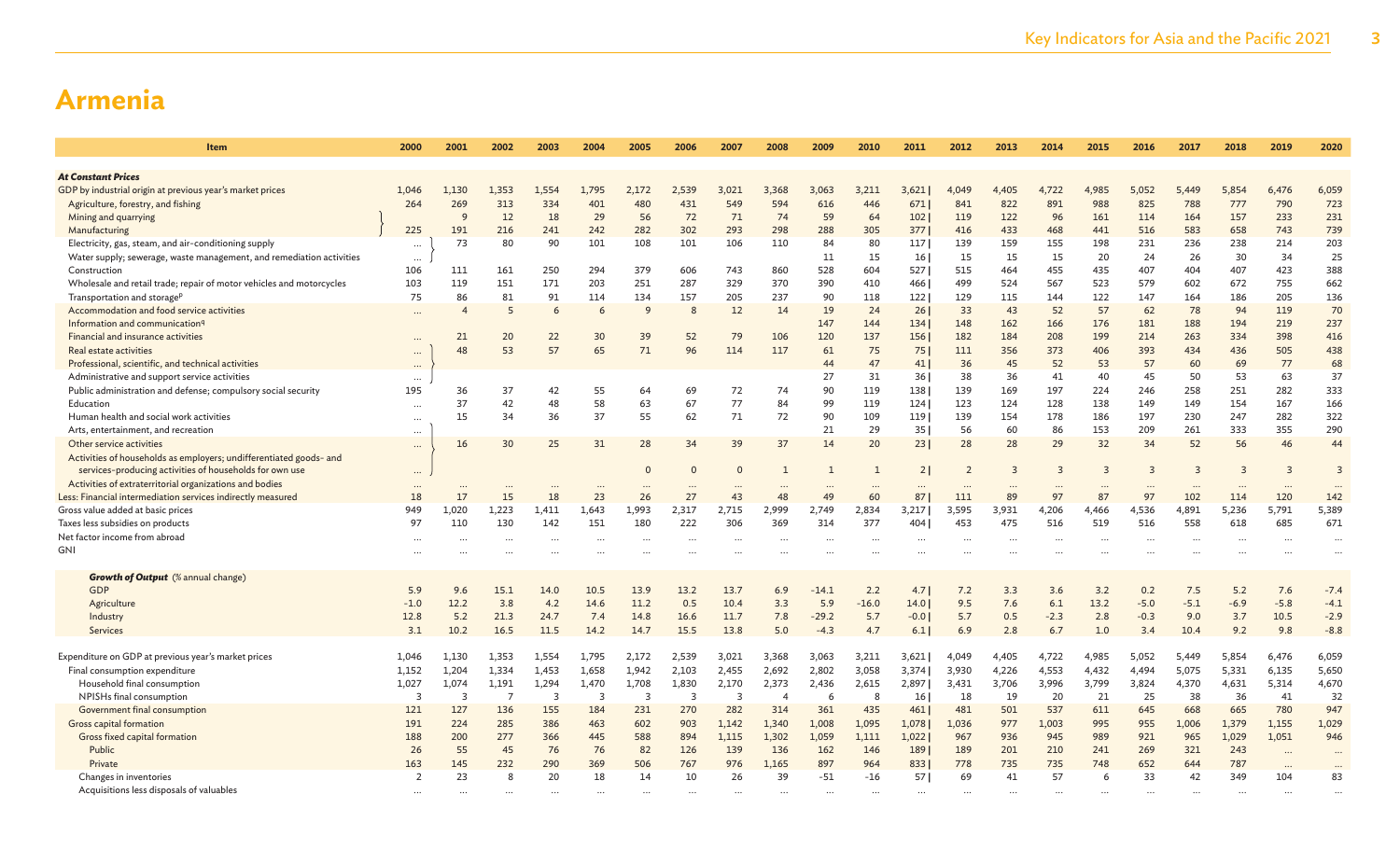| Item                                                                                              | 2000      | 2001                     | 2002                 | 2003      | 2004              | 2005              | 2006      | 2007                               | 2008       | 2009         | 2010         | 2011          | 2012          | 2013         | 2014         | 2015      | 2016      | 2017   | 2018   | 2019     | 2020                            |
|---------------------------------------------------------------------------------------------------|-----------|--------------------------|----------------------|-----------|-------------------|-------------------|-----------|------------------------------------|------------|--------------|--------------|---------------|---------------|--------------|--------------|-----------|-----------|--------|--------|----------|---------------------------------|
|                                                                                                   |           |                          |                      |           |                   |                   |           |                                    |            |              |              |               |               |              |              |           |           |        |        |          |                                 |
| Exports of goods and services                                                                     | 244       | 306                      | 407                  | 516       | 513               | 658               | 599       | 599                                | 525        | 481          | 615          | 827           | 973           | 1,278        | 1,375        | 1,447     | 1,819     | 2,040  | 2,232  | 2,749    | 1,828                           |
| Exports of goods                                                                                  | $\cdots$  | $\cdots$                 | $\cdots$             | $\ddotsc$ | $\cdots$          | $\ddotsc$         |           | 409                                | 342        | 293          | 371          | 519           | 654           | 664          | 716          | 795       | 962       | 1,099  | 1,219  | 1,561    | 1,288                           |
| <b>Exports of services</b>                                                                        | $\ddotsc$ | $\overline{\phantom{a}}$ | $\ddot{\phantom{a}}$ |           | $\cdots$          |                   | $\ddotsc$ | 190                                | 184        | 188          | 244          | 308           | 319           | 613          | 659          | 652       | 856       | 941    | 1,013  | 1,189    | 541                             |
| Imports of goods and services                                                                     | 527       | 555                      | 645                  | 803       | 789               | 988               | 1,006     | 1,178                              | 1,323      | 1,173        | 1,524        | 1,546         | 1,739         | 2,064        | 2,181        | 1,932     | 2,250     | 2,673  | 3,088  | 3,564    | 2,448                           |
| Imports of goods                                                                                  |           |                          |                      |           |                   |                   |           | 933                                | 1,059      | 879          | 1,175        | 1,155         | 1,288         | 1,428        | 1,504        | 1,238     | 1,521     | 1,815  | 2,086  | 2,452    | 1,997                           |
| Imports of services                                                                               | <br>$-13$ | <br>$-49$                | $\cdots$<br>$-27$    | <br>2     | $\cdots$<br>$-50$ | $\cdots$<br>$-42$ | <br>-60   | 245<br>$\boldsymbol{\vartriangle}$ | 264<br>134 | 294<br>$-54$ | 349<br>$-33$ | 391<br>$-112$ | 451<br>$-151$ | 637<br>$-10$ | 677<br>$-28$ | 694<br>43 | 729<br>35 | 858    | 1,002  | 1,112    | 451<br>$\overline{\phantom{a}}$ |
| Statistical discrepancy                                                                           |           |                          |                      |           |                   |                   |           |                                    |            |              |              |               |               |              |              |           |           |        |        |          |                                 |
| <b>Growth of Demand</b> (% annual change)                                                         |           |                          |                      |           |                   |                   |           |                                    |            |              |              |               |               |              |              |           |           |        |        |          |                                 |
| Household final consumption <sup>o</sup>                                                          | 8.3       | 7.5                      | 8.9                  | 6.9       | 8.9               | 8.8               | 8.2       | 13.2                               | 5.4        | $-4.4$       | 3.9          | 2.7           | 9.1           | 1.7          | 1.6          | $-7.5$    | $-2.1$    | 14.0   | 4.8    | 11.5     | $-13.9$                         |
| Government final consumption                                                                      | 2.8       | 4.3                      | 2.2                  | 14.1      | 11.0              | 19.0              | 14.0      | 5.2                                | $-1.9$     | $-1.2$       | 3.9          | 1.9           | $-1.4$        | 7.6          | $-1.2$       | 4.7       | $-2.4$    | $-2.1$ | $-3.0$ | 12.9     | 15.2                            |
| Gross capital formation                                                                           | 5.2       | 16.3                     | 22.5                 | 30.7      | 17.5              | 26.9              | 32.2      | 19.7                               | 12.6       | $-30.9$      | 0.5          | $-5.2$        | 0.5           | $-7.2$       | $-0.7$       | $-3.2$    | $-8.7$    | 10.3   | 34.5   | $-14.3$  | $-9.6$                          |
| Exports of goods and services                                                                     | 19.0      | 27.0                     | 35.8                 | 29.1      | $-1.7$            | 15.9              | $-7.3$    | $-3.5$                             | $-13.1$    | $-10.4$      | 26.5         | 14.7          | 8.4           | 8.6          | 6.4          | 4.9       | 21.3      | 19.3   | 5.0    | 16.0     | $-32.4$                         |
| Imports of goods and services                                                                     | 7.2       | 6.4                      | 18.9                 | 26.5      | $-2.9$            | 14.3              | 3.8       | 13.0                               | 7.3        | $-19.2$      | 12.8         | $-1.4$        | $-2.8$        | $-0.0$       | $-2.7$       | $-15.3$   | 6.3       | 24.6   | 13.3   | 11.6     | $-31.7$                         |
|                                                                                                   |           |                          |                      |           |                   |                   |           |                                    |            |              |              |               |               |              |              |           |           |        |        |          |                                 |
| <b>Investment Financing at Current Prices</b>                                                     |           |                          |                      |           |                   |                   |           |                                    |            |              |              |               |               |              |              |           |           |        |        |          |                                 |
| Gross capital formation                                                                           | 192       | 232                      | 295                  | 394       | 475               | 683               | 954       | 1.190                              | 1,458      | 1,089        | 1,137        | 1,031         | 1,053         | 1,009        | 1,028        | 1,046     | 913       | 1,025  | 1,348  | 1,139    | 1,109                           |
| Gross national saving                                                                             | $-7$      | 39                       | 109                  | 218       | 427               | 613               | 847       | 991                                | 1,142      | 554          | 508          | 606           | 601           | 676          | 641          | 930       | 903       | 941    | 931    | 261      | 530                             |
| Gross domestic saving                                                                             | $-92$     | $-57$                    | 13                   | 106       | 140               | 313               | 469       | 573                                | 649        | 198          | 171          | 129           | 137           | 58           | 114          | 453       | 519       | 426    | 524    | 261      | 530                             |
| Net factor income from abroad                                                                     | $-13$     | $-1$                     | $-7$                 | $-18$     | 57                | 61                | 90        | 95                                 | 144        | 60           | 127          | 208           | 170           | 280          | 217          | 205       | 118       | 197    | 106    | $\cdots$ | $\cdots$                        |
| Net current transfers from abroad                                                                 | 98        | 98                       | 103                  | 130       | 229               | 240               | 289       | 323                                | 348        | 296          | 210          | 269           | 295           | 338          | 310          | 272       | 266       | 319    | 301    |          | $\cdots$                        |
|                                                                                                   |           |                          |                      |           |                   |                   |           |                                    |            |              |              |               |               |              |              |           |           |        |        |          |                                 |
| <b>Savings and Investment</b> (% of GDP at current market prices)<br><b>Gross domestic saving</b> | $-8.9$    | $-4.8$                   | 0.9                  | 6.5       | 7.4               | 14.0              | 17.7      | 18.2                               | 18.2       | 6.3          | 4.9          | 3.4           | 3.2           | 1.3          | 2.4          | 9.0       | 10.2      | 7.7    | 8.7    | 4.0      | 8.6                             |
| Gross national saving                                                                             | $-0.6$    | 3.3                      | 8.0                  | 13.4      | 22.4              | 27.3              | 31.9      | 31.5                               | 32.0       | 17.6         | 14.7         | 16.0          | 14.1          | 14.8         | 13.3         | 18.4      | 17.8      | 16.9   | 15.5   |          |                                 |
| Gross capital formation                                                                           | 18.6      | 19.8                     | 21.7                 | 24.3      | 24.9              | 30.5              | 35.9      | 37.8                               | 40.9       | 34.7         | 32.9         | 27.3          | 24.7          | 22.2         | 21.3         | 20.7      | 18.0      | 18.4   | 22.4   | 17.4     | $\ddots$<br>17.9                |
|                                                                                                   |           |                          |                      |           |                   |                   |           |                                    |            |              |              |               |               |              |              |           |           |        |        |          |                                 |
| At Current Market Prices (AMD '000)                                                               |           |                          |                      |           |                   |                   |           |                                    |            |              |              |               |               |              |              |           |           |        |        |          |                                 |
| Per capita GDP                                                                                    | 320       | 366                      | 426                  | 510       | 603               | 713               | 849       | 1,013                              | 1,156      | 1,025        | 1,136        | 1,248         | 1,411         | 1,507        | 1,602        | 1,679     | 1,693     | 1,868  | 2,027  | 2,209    | 2,087                           |
| Per capita GNI                                                                                    | 316       | 366                      | 424                  | 505       | 621               | 732               | 878       | 1,044                              | 1,203      | 1,044        | 1,178        | 1,316         | 1,467         | 1,600        | 1,674        | 1,747     | 1,733     | 1,934  | 2,062  |          | $\ddotsc$                       |
|                                                                                                   |           |                          |                      |           |                   |                   |           |                                    |            |              |              |               |               |              |              |           |           |        |        |          |                                 |
| <b>PRODUCTION INDEXES</b> period averages                                                         |           |                          |                      |           |                   |                   |           |                                    |            |              |              |               |               |              |              |           |           |        |        |          |                                 |
| Agriculture; 2014-2016 = 100                                                                      | 47.2      | 49.1                     | 50.4                 | 54.2      | 63.2              | 73.3              | 76.1      | 82.8                               | 85.1       | 85.0         | 73.6         | 81.9          | 88.9          | 93.3         | 98.1         | 106.3     | 95.6      | 94.4   | 83.0   | 81.4     |                                 |
| Industry; previous year = 100                                                                     | 106.4     | 105.3                    | 114.6                | 115.1     | 102.4             | 107.6             | 99.1      | 102.6                              | 101.7      | 92.4         | 111.2        | 115.9         | 108.3         | 106.3        | 101.5        | 105.2     | 106.5     | 112.3  | 104.2  | 108.8    |                                 |
| Mining; previous year = 100                                                                       | 124.7     | 119.7                    | 119.6                | 111.9     | 110.5             | 95.4              | 106.2     | 103.3                              | 99.8       | 110.7        | 124.3        | 112.4         | 114.9         | 108.1        | 92.4         | 146.8     | 108.6     | 114.9  | 85.6   | 124.6    |                                 |
| <b>ENERGY</b> annual values                                                                       |           |                          |                      |           |                   |                   |           |                                    |            |              |              |               |               |              |              |           |           |        |        |          |                                 |
| Coal(t)                                                                                           |           |                          |                      |           |                   |                   |           |                                    |            |              |              |               |               |              |              |           |           |        |        |          |                                 |
| Production                                                                                        |           |                          |                      |           |                   |                   |           |                                    |            |              |              |               |               |              |              |           |           |        |        |          |                                 |
| Exports                                                                                           |           |                          |                      |           |                   | -2                |           |                                    |            |              |              |               |               | 95           |              |           |           |        |        |          |                                 |
| Imports                                                                                           | 17        |                          |                      | 27        | 10                | 1,371             | 1,119     | 2,730                              | 2,507      | 359          | 2,324        | 3,013         | 2,650         | 1,265        | 1.041        | 1,145     | 1,889     | 1,618  | 1,895  | 4,430    | $\cdots$                        |
| Consumption                                                                                       |           |                          |                      |           |                   |                   |           |                                    |            |              |              |               |               |              | $\ddotsc$    | 1,145     | 1,889     | 1,618  | 1,895  | 4,430    | $\ddots$                        |
|                                                                                                   |           |                          |                      |           |                   |                   |           |                                    |            |              |              |               |               |              |              |           |           |        |        |          |                                 |
| Natural gas (m <sup>3</sup> million)                                                              |           |                          |                      |           |                   |                   |           |                                    |            |              |              |               |               |              |              |           |           |        |        |          |                                 |
| Production                                                                                        |           |                          |                      |           |                   |                   |           |                                    |            |              |              |               |               |              |              |           |           |        |        |          |                                 |
| Exports <sup>r</sup>                                                                              |           |                          |                      |           | 13                | 34                | 22        | 26                                 | 32         | 31           | 70           | 106           | 69            | 53           |              |           |           |        |        |          |                                 |
| Imports                                                                                           | 1,382     | 986                      | 1,073                | 1,201     | 1,347             | 1,685             | 1,716     | 2,054                              | 2,254      | 1,774        | 1,761        | 2,062         | 2,448         | 2,355        | 2,451        | 2,372     | 2,237     | 2,379  | 2,463  | 2,545    | $\ddots$                        |
| Consumption                                                                                       |           |                          |                      |           |                   |                   |           |                                    |            |              |              |               | $\cdots$      | $\ddotsc$    | 2,423        | 2,339     | 2,239     | 2,355  | 2,484  | 2,564    | $\ddotsc$                       |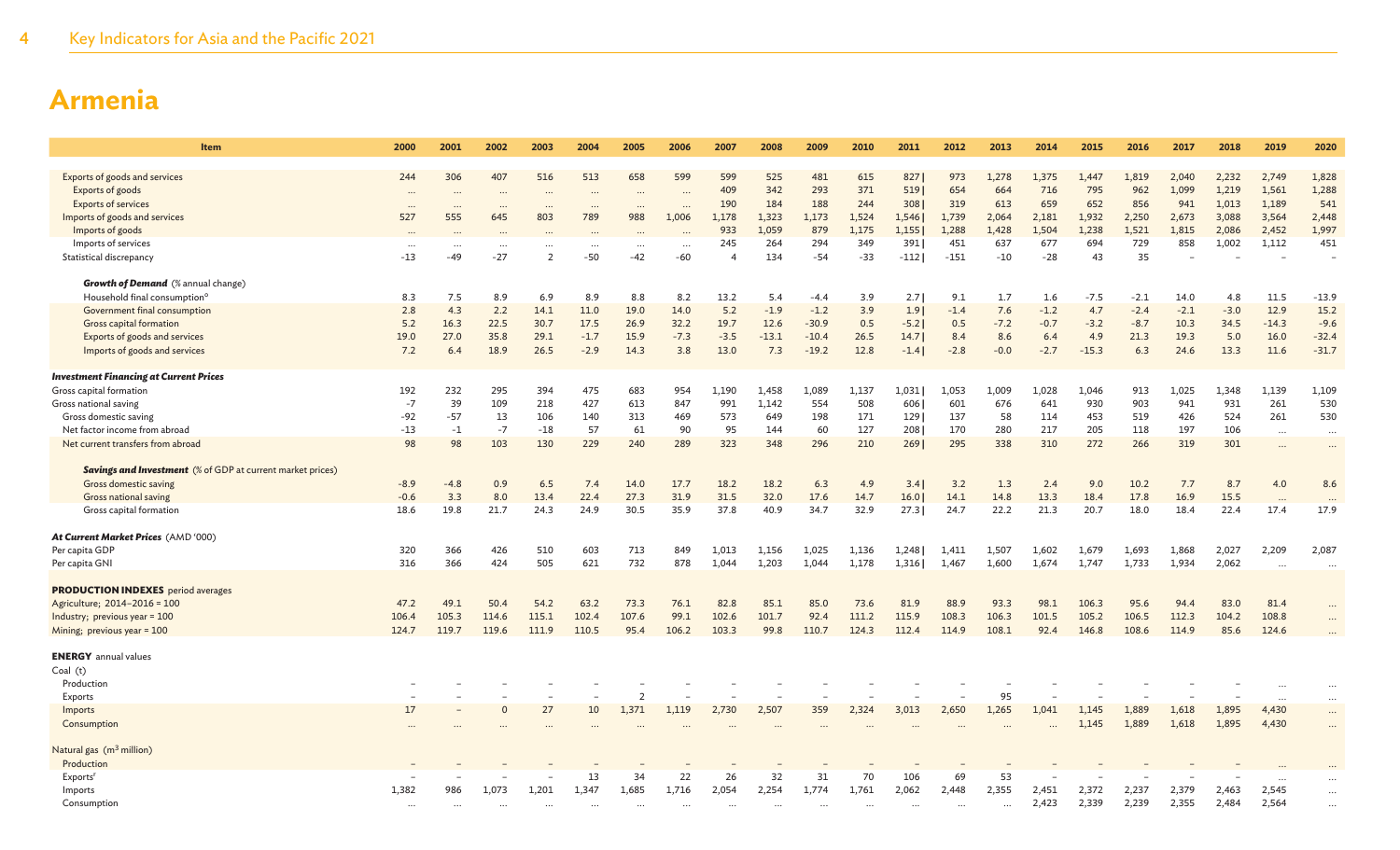| Item                                                                          | 2000           | 2001   | 2002           | 2003           | 2004  | 2005       | 2006  | 2007  | 2008           | 2009   | 2010   | 2011   | 2012   | 2013   | 2014   | 2015   | 2016   | 2017       | 2018   | 2019       | 2020     |
|-------------------------------------------------------------------------------|----------------|--------|----------------|----------------|-------|------------|-------|-------|----------------|--------|--------|--------|--------|--------|--------|--------|--------|------------|--------|------------|----------|
|                                                                               |                |        |                |                |       |            |       |       |                |        |        |        |        |        |        |        |        |            |        |            |          |
| Electricity (kWh million)                                                     |                |        |                |                |       |            |       |       |                |        |        |        |        |        |        |        |        |            |        |            |          |
| Production                                                                    | 5,959          | 5.745  | 5,519          | 5,501          | 6,030 | 6,317      | 5,941 | 5.898 | 6.114          | 5,672  | 6,491  | 7,433  | 8,036  | 7,710  | 7.750  | 7,798  | 7,315  | 7,763      | 7,777  | 7,643      | $\cdots$ |
| Exports                                                                       | 815            | 698    | 666            | 583            | 930   | 1,011      | 664   | 451   | 360            | 336    | 1,061  | 1,383  | 1,696  | 1,226  | 1,314  | 1,424  | 1,229  | 1,440      | 1,627  | 1,251      |          |
| Imports                                                                       | 352            | 330    | 287            | 307            | 260   | 231        | 353   | 419   | 343            | 291    | 246    | 301    | 98     | 198    | 206    | 174    | 275    | 320        | 204    | 293        | $\cdots$ |
| Consumption                                                                   | 5,496          | 5,374  | 5,165          | 5,225          | 5,277 | 5,503      | 5,145 | 5,865 | 6,098          | 5,627  | 5,676  | 6,351  | 6,438  | 6,682  | 6,706  | 6,548  | 6,362  | 6,643      | 6,353  | 6,684      |          |
| Retail prices (AMD/L)                                                         |                |        |                |                |       |            |       |       |                |        |        |        |        |        |        |        |        |            |        |            |          |
| Gasoline, regular                                                             | 277.8          | 272.0  | 260.4          | 282.1          | 311.5 | 332.5      | 360.8 | 327.7 | 367.7          | 320.3  | 375.6  | 437.4  | 484.7  | 487.2  | 470.5  | 431.0  | 375.2  | 383.0      | 448.0  | 416.0      | 340.2    |
| Diesel                                                                        | 183.3          | 181.6  | 177.4          | 196.2          | 224.3 | 275.8      | 289.4 | 287.6 | 367.1          | 284.3  | 342.7  | 421.8  | 459.6  | 473.2  | 462.8  | 425.7  | 346.3  | 359.0      | 460.0  | 443.0      | 344.9    |
| <b>PRICE INDEXES</b> previous year = 100                                      |                |        |                |                |       |            |       |       |                |        |        |        |        |        |        |        |        |            |        |            |          |
| Consumer (national)                                                           | 99.2           | 103.1  | 101.1          | 104.7          | 107.0 | 100.6      | 102.9 | 104.4 | 109.0          | 103.4  | 108.2  | 107.7  | 102.6  | 105.8  | 103.0  | 103.7  | 98.6   | 101.0      | 102.5  | 101.4      | 101.2    |
| Food and nonalcoholic beverages                                               | 94.1           | 104.7  | 102.2          | 106.9          | 110.9 | 100.8      | 103.3 | 106.7 | 111.1          | 99.1   | 109.4  | 111.4  | 102.0  | 105.8  | 101.7  | 103.1  | 96.7   | 104.1      | 102.3  | 101.9      | 100.3    |
| Alcoholic beverages, tobacco, and narcotics                                   | 128.0          | 101.5  | 93.9           | 100.0          | 101.2 | 99.7       | 100.4 | 100.1 | 100.0          | 101.4  | 101.5  | 101.1  | 105.1  | 105.9  | 107.1  | 101.6  | 99.6   | 103.2      | 104.2  | 104.3      | 109.9    |
| Clothing and footwear                                                         | 96.2           | 98.9   | 102.4          | 101.4          | 98.8  | 97.9       | 102.6 | 103.6 | 106.8          | 108.5  | 111.5  | 102.1  | 106.8  | 106.4  | 104.5  | 105.0  | 97.9   | 98.7       | 103.7  | 103.9      | 100.9    |
| Housing, water, electricity, gas, and other fuels                             | 101.8          | 99.9   | 100.1          | 101.8          | 102.8 | 103.4      | 102.6 | 99.8  | 106.6          | 114.6  | 111.0  | 102.9  | 100.8  | 109.2  | 111.1  | 103.2  | 102.5  | 95.4       | 100.2  | 100.5      | 100.9    |
| Furnishings, household equipment, and routine household maintenance           | 97.6           | 102.1  | 102.7          | 100.3          | 99.8  | 100.0      | 105.1 | 100.5 | 102.7          | 110.3  | 103.8  | 100.6  | 104.0  | 104.1  | 102.0  | 109.3  | 95.6   | 95.3       | 101.5  | 100.2      | 100.9    |
| Health                                                                        | 97.4           | 103.7  | 95.0           | 97.2           | 99.2  | 98.5       | 103.4 | 108.4 | 113.6          | 112.5  | 106.6  | 108.0  | 107.0  | 110.9  | 103.3  | 107.0  | 101.1  | 100.6      | 104.4  | 102.0      | 102.3    |
| Transport                                                                     | 111.7          | 99.8   | 100.3          | 106.2          | 102.8 | 99.9       | 105.0 | 97.7  | 106.6          | 99.9   | 107.3  | 108.2  | 102.0  | 103.2  | 94.9   | 99.6   | 95.9   | 101.9      | 107.9  | 101.0      | 100.0    |
| Communication                                                                 |                |        |                |                |       |            |       |       |                |        | 98.9   | 98.8   | 98.8   | 95.9   | 99.2   | 98.3   | 99.0   | 100.0      | 99.7   | 99.6       | 99.9     |
| Recreation and culture                                                        | 103.7          | 101.6  | 104.0          | 100.3          | 99.9  | 100.6      | 104.5 | 103.5 | 102.9          | 105.1  | 104.9  | 100.7  | 98.1   | 102.7  | 103.7  | 107.0  | 103.9  | 102.8      | 101.2  | 98.1       | 100.8    |
| Education                                                                     |                |        |                |                |       |            |       |       |                |        | 106.5  | 98.8   | 102.9  | 107.4  | 105.9  | 103.2  | 102.7  | 101.9      | 102.4  | 102.1      | 103.1    |
| Restaurants and hotels                                                        |                |        |                |                |       |            |       |       |                |        | 106.1  | 104.0  | 105.4  | 102.1  | 103.6  | 110.9  | 100.8  | 101.2      | 103.5  | 101.9      | 101.5    |
| Miscellaneous goods and services                                              | 99.9           | 102.3  | 100.9          | 101.5          | 101.2 | 101.2      | 102.7 | 102.6 | 107.8          | 107.8  | 109.9  | 102.7  | 104.5  | 104.9  | 99.8   | 106.3  | 101.1  | 98.4       | 100.2  | 100.5      | 103.8    |
| Producer                                                                      | 100.8          | 99.6   | 102.5          | 108.9          | 121.7 | 107.7      | 100.9 | 100.6 | 102.2          | 107.1  | 122.6  | 109.1  | 107.0  | 104.7  | 108.5  | 99.2   | 101.5  | 103.9      | 101.6  | 100.5      | 102.4    |
| Implicit GDP deflator <sup>s</sup>                                            | 98.6           | 104.1  | 100.7          | 104.6          | 106.3 | 103.2      | 104.6 | 104.2 | 105.9          | 102.6  | 107.8  | 104.3  | 98.8   | 103.4  | 102.3  | 101.2  | 100.3  | 102.1      | 102.8  | 101.0      | 102.0    |
|                                                                               |                |        |                |                |       |            |       |       |                |        |        |        |        |        |        |        |        |            |        |            |          |
| <b>Price Indexes</b> (% annual change)<br>Consumer price index                | $-0.8$         | 3.1    | 1.1            | 4.7            | 7.0   |            | 2.9   | 4.4   | 9.0            | 3.4    | 8.2    | 7.7    | 2.6    | 5.8    | 3.0    | 3.7    | $-1.4$ |            | 2.5    |            | 1.2      |
| Food and nonalcoholic beverages price index (national)                        | $-5.9$         | 4.7    | 2.2            | 6.9            | 10.9  | 0.6<br>0.8 | 3.3   | 6.7   | 11.1           | $-0.9$ | 9.4    | 11.4   | 2.0    | 5.8    | 1.7    | 3.1    | $-3.3$ | 1.0<br>4.1 | 2.3    | 1.4<br>1.9 | 0.3      |
| Producer price index                                                          | 0.8            | $-0.4$ | 2.5            | 8.9            | 21.7  | 7.7        | 0.9   | 0.6   | 2.2            | 7.1    | 22.6   | 9.1    | 7.0    | 4.7    | 8.5    | $-0.8$ | 1.5    | 3.9        | 1.6    | 0.5        | 2.4      |
| Implicit GDP deflator <sup>s</sup>                                            | $-1.4$         | 4.1    | 0.7            | 4.6            | 6.3   | 3.2        | 4.6   | 4.2   | 5.9            | 2.6    | 7.8    | 4.3    | $-1.2$ | 3.4    | 2.3    | 1.2    | 0.3    | 2.1        | 2.8    | 1.0        | 2.0      |
|                                                                               |                |        |                |                |       |            |       |       |                |        |        |        |        |        |        |        |        |            |        |            |          |
| <b>MONEY AND INTEREST RATES<sup>t</sup> as of end of period (AMD billion)</b> |                |        |                |                |       |            |       |       |                |        |        |        |        |        |        |        |        |            |        |            |          |
| Money supply (M1)                                                             | 71             | 77     | 115            | 123            | 132   | 202        | 295   | 457   | 416            | 387    | 433    | 514    | 546    | 583    | 531    | 556    | 656    | 789        | 895    | 997        | 1,237    |
| Currency in circulation                                                       | 59             | 65     | 89             | 92             | 99    | 144        | 211   | 326   | 316            | 282    | 304    | 349    | 384    | 384    | 348    | 346    | 391    | 445        | 477    | 502        | 648      |
| Demand deposits                                                               | 12             | 12     | 26             | 31             | 34    | 58         | 84    | 131   | 100            | 104    | 128    | 164    | 162    | 199    | 183    | 210    | 265    | 344        | 418    | 495        | 588      |
| Quasi-money                                                                   | 80             | 81     | 89             | 111            | 154   | 163        | 190   | 235   | 292            | 428    | 479    | 613    | 801    | 962    | 1,143  | 1,300  | 1,524  | 1,794      | 1,880  | 2,089      | 2,125    |
| Money supply $(M2)^{u}$                                                       | 152            | 158    | 203            | 234            | 286   | 366        | 486   | 692   | 708            | 815    | 911    | 1,127  | 1,346  | 1,545  | 1,674  | 1,856  | 2.180  | 2,583      | 2,775  | 3,085      | 3,362    |
| Foreign assets (net) <sup>v</sup>                                             | 61             | 81     | 149            | 194            | 205   | 233        | 333   | 348   | 195            | 348    | 168    | $-7$   | $-173$ | $-118$ | $-440$ | $-199$ | $-94$  | 62         | $-79$  | $-70$      | $-504$   |
| Domestic credit                                                               | 119            | 107    | 95             | 89             | 125   | 193        | 210   | 411   | 655            | 648    | 925    | 1,319  | 1,703  | 1,890  | 2,374  | 2,308  | 2,583  | 3,064      | 3,576  | 4,090      | 4,944    |
| Claims on government sector                                                   | 9              | 9      | 1              | $-15$          | $-17$ | 5          | $-32$ | $-55$ | $-38$          | $-126$ | $-56$  | $-8$   |        | $-22$  | 64     | 74     | 215    | 305        | 344    | 259        | 566      |
| Claims on private sector <sup>w</sup>                                         | 102            | 92     | 90             | 97             | 136   | 182        | 232   | 458   | 689            | 762    | 963    | 1,308  | 1,670  | 1,880  | 2,281  | 2,205  | 2,333  | 2,705      | 3,172  | 3,751      | 4,270    |
| Claims on nonbank financial institutions                                      | $\overline{7}$ | 5      | $\overline{4}$ | $\overline{7}$ | 6     | 7          | 10    | 8     | $\overline{4}$ | 12     | 17     | 19     | 24     | 32     | 29     | 29     | 36     | 53         | 60     | 80         | 109      |
| Other items (net)                                                             | $-28$          | $-30$  | $-41$          | $-49$          | $-44$ | $-61$      | $-56$ | $-68$ | $-142$         | $-181$ | $-181$ | $-186$ | $-184$ | $-227$ | $-260$ | $-254$ | $-310$ | $-543$     | $-722$ | $-934$     | $-1.078$ |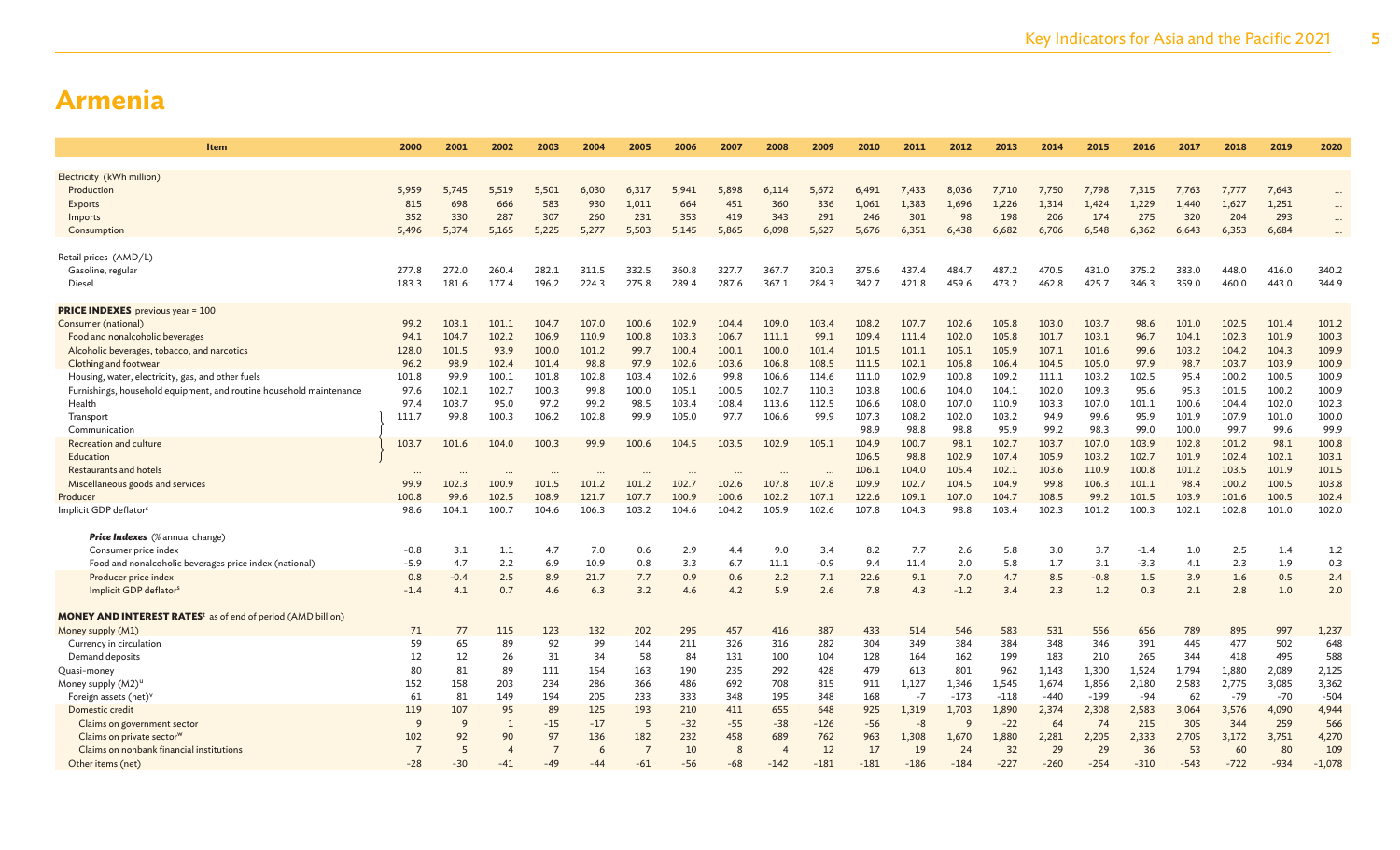| <b>Item</b>                                                                                 | 2000                     | 2001          | 2002           | 2003           | 2004         | 2005         | 2006         | 2007         | 2008        | 2009            | 2010           | 2011         | 2012           | 2013           | 2014        | 2015           | 2016         | 2017         | 2018        | 2019         | 2020                 |
|---------------------------------------------------------------------------------------------|--------------------------|---------------|----------------|----------------|--------------|--------------|--------------|--------------|-------------|-----------------|----------------|--------------|----------------|----------------|-------------|----------------|--------------|--------------|-------------|--------------|----------------------|
|                                                                                             |                          |               |                |                |              |              |              |              |             |                 |                |              |                |                |             |                |              |              |             |              |                      |
| <b>Money Supply (M2)</b> (% annual change)<br><b>M2</b> (% of GDP at current market prices) | 38.6<br>14.7             | 4.3<br>13.4   | 28.4<br>14.9   | 15.1<br>14.4   | 22.3<br>15.0 | 27.8<br>16.3 | 32.9<br>18.3 | 42.5<br>22.0 | 2.3<br>19.8 | 15.1<br>25.9    | 11.8<br>26.3   | 23.7<br>29.8 | 19.5<br>31.6   | 14.8<br>33.9   | 8.3<br>34.7 | 10.8<br>36.8   | 17.5<br>43.0 | 18.5<br>46.4 | 7.4<br>46.1 | 11.2<br>47.2 | 9.0<br>54.4          |
|                                                                                             |                          |               |                |                |              |              |              |              |             |                 |                |              |                |                |             |                |              |              |             |              |                      |
| <b>Deposit Money Banks</b>                                                                  |                          |               |                |                |              |              |              |              |             |                 |                |              |                |                |             |                |              |              |             |              |                      |
| Demand deposits <sup>x</sup>                                                                | 37.7                     | 38.8          | 62.7           | 81.7           | 107.7        | 115.3        | 142.7        | 189.3        | 166.1       | 216.5           | 229.3          | 280.5        | 307.1          | 338.1          | 385.6       | 446.7          | 492.0        | 641.8        | 733.4       | 789.5        | 954.2                |
| Time and savings deposit <sup>)</sup>                                                       | 54.3                     | 54.1          | 51.6           | 59.5           | 78.9         | 105.1        | 130.4        | 175.8        | 224.9       | 314.2           | 364.1          | 490.3        | 652.1          | 819.4          | 936.3       | 1.061.3        | 1.281.6      | 1.468.6      | 1.512.5     | 1,752.9      | 1,705.9              |
| Loans and advances <sup>z</sup>                                                             | 109.1                    | 96.9          | 94.0           | 103.2          | 142.4        | 188.3        | 241.4        | 465.9        | 692.5       | 773.4           | 979.7          | 1,325.7      | 1,692.3        | 1,910.0        | 2,305.7     | 2,230.0        | 2,363.9      | 2,754.2      | 3,227.3     | 3,826.0      | 4,374.2              |
| Domestic credits outstandingaa                                                              | 119.5                    | 108.7         | 116.0          | 136.7          | 183.0        | 282.1        | 367.4        | 621.6        | 800.6       | 952.5           | 1.152.2        | 1.575.9      | 1.949.4        | 2,385.4        | 2,684.5     | 2,768.5        | 3,240.0      | 3,684.2      | 4.188.2     | 4,987.7      | 5,597.0              |
| <b>Interest Rates</b> period averages (% per annum)                                         |                          |               |                |                |              |              |              |              |             |                 |                |              |                |                |             |                |              |              |             |              |                      |
| On deposits <sup>ab</sup>                                                                   |                          |               |                |                |              |              |              |              |             |                 |                |              |                |                |             |                |              |              |             |              |                      |
| Time: 6 months                                                                              | 21.9                     | 17.7          | 11.9           | 7.8            | 5.3          | 6.4          | 6.0          | 6.7          | 7.4         | 9.7             | 9.4            | 8.9          | 10.2           | 10.5           | 11.4        | 15.3           | 13.1         | 9.6          | 8.5         | 7.6          | 7.6                  |
| 12 months                                                                                   | 20.7                     | 16.4          | 11.9           | 9.5            | 7.2          | 6.7          | 6.7          | 7.9          | 8.6         | 10.4            | 10.7           | 11.0         | 11.1           | 11.7           | 11.9        | 15.4           | 12.5         | 9.6          | 9.4         | 9.3          | 9.2                  |
| <b>GOVERNMENT FINANCE</b> fiscal year ending 31 December (AMD billion)                      |                          |               |                |                |              |              |              |              |             |                 |                |              |                |                |             |                |              |              |             |              |                      |
| Central Government   General Government                                                     |                          |               |                |                |              |              |              |              |             |                 |                |              |                |                |             |                |              |              |             |              |                      |
| Revenue                                                                                     | 172                      | 192           | 227            | 289            | 293          | 362          | 425          | 673          | 785         | 690             | 804            | 906          | 975            | 1.102          | 1,178       | 1,202          | 1,206        | 1,277        | 1,384       | 1,615        | $1,609*$             |
| Taxes <sup>ac</sup>                                                                         | 153                      | 169           | 199            | 227            | 267          | 322          | 385          | 526          | 621         | 522             | 613            | 674          | 769            | 1,004          | 1.070       | 1,072          | 1,091        | 1,169        | 1,267       | 1,477        | 1,391                |
| Taxes on income, profits, and capital gains                                                 | 34                       | 28            | 30             | 34             | 52           | 73           | 101          | 122          | 140         | 142             | 152            | 179          | 210            | 381            | 393         | 415            | 460          | 451          | 527         | 675          | 560                  |
| Payable by individuals                                                                      | 13                       | 11            | 12             | 17             | 20           | 27           | 35           | 47           | 54          | 60              | 74             | 81           | 92             | 257            | 289         | 312            | 333          | 341          | 357         | 441          | 412                  |
| Payable by corporations and other enterprises                                               | 20                       | 16            | 17             | 18             | 32           | 47           | 65           | 76           | 86          | 82              | 78             | 98           | 119            | 125            | 104         | 104            | 127          | 110          | 170         | 234          | $149*$               |
| Other taxes on income, profits, and capital gains                                           |                          |               |                |                |              |              |              |              |             |                 |                |              |                |                |             |                |              |              |             |              | $-*$                 |
| Taxes on payroll and workforce                                                              |                          |               |                |                |              |              |              |              |             |                 |                |              |                |                |             |                |              |              |             |              | $-$ *                |
| Taxes on property                                                                           | $\Omega$                 | $\Omega$      | $\Omega$       |                | $-0$         | $\Omega$     | $\Omega$     | $\Omega$     | $\Omega$    | 0               | 16             | 16           | 16             | 17             | 19          | 19             | 20           | 22           | 22          | 26           | $26*$                |
| Taxes on goods and services                                                                 | 106                      | 129           | 154            | 175            | 194          | 222          | 247          | 355          | 414         | 339             | 412            | 439          | 497            | 557            | 608         | 572            | 552          | 613          | 682         | 805          | $724*$               |
| Taxes on international trade and transaction                                                | q                        | 10            | 10             | 11             | 12           | 16           | 18           | 24           | 37          | 25              | 29             | 36           | 43             | 46             | 48          | 62             | 56           | 73           | 81          | 96           | 69 <sup>*</sup>      |
| Other taxes                                                                                 | $\boldsymbol{\Delta}$    | 2             | 5              | $\overline{7}$ | 8            | q            | 19           | 25           | 30          | 16              | $\overline{4}$ | 3            | $\overline{3}$ | $\overline{3}$ | 3           | $\overline{4}$ | 3            | 10           | 11          | 12           | $11^*$               |
| Social contributions                                                                        | $\cdots$<br><sup>9</sup> | $\cdots$<br>9 | $\cdots$<br>17 | $\ddots$<br>50 | $\cdots$     | $\cdots$     | $\ddotsc$    | 88<br>25     | 105<br>15   | 103             | 105<br>31      | 123<br>59    | 129            | 18<br>13       | 17          | 20             | 13<br>31     | 16           | 17          | 19<br>12     | $25*$<br>$53*$       |
| Grants<br>Other revenue                                                                     | 11                       | 14            | 11             | 11             | 14<br>12     | 12<br>29     | 15<br>25     | 34           | 44          | 22<br>43        | 55             | 50           | 19<br>58       | 66             | 17<br>74    | 30<br>80       | 70           | 15<br>77     | 12<br>88    | 107          | 139 <sup>*</sup>     |
| Expense                                                                                     | 168                      | 183           | 215            | 220            | 257          | 319          | 357          | 416          | 718         | 718             | 781            | 835          | 898            | 1,035          | 1,129       | 1,278          | 1,327        | 1,303        | 1,331       | 1,468        | $1,685$ <sup>*</sup> |
| Compensation of employees                                                                   |                          |               |                |                |              |              |              |              | 64          | 76              | 96             | 103          | 105            | 121            | 139         | 164            | 166          | 169          | 175         | 197          | $204*$               |
| Use of goods and services                                                                   | $\ddotsc$                | $\ddotsc$     | $\cdots$       | $\ddotsc$      | $\cdots$     | $\ddotsc$    | $\sim$       |              | 135         | 152             | 177            | 191          | 228            | 238            | 262         | 285            | 186          | 179          | 180         | 214          | 199 <sup>*</sup>     |
| Consumption of fixed capital                                                                | $\ddotsc$                |               |                |                |              |              |              |              | $\ddotsc$   | $\cdots$        | $\ddotsc$      |              | $\ddotsc$      | $\ddotsc$      |             | $\cdots$       | $\ddotsc$    |              | $\ddotsc$   | $\cdots$     | $\cdots$             |
| Interest                                                                                    | 14                       | 13            | 16             | 11             | 10           | 10           | 9            | 10           | 11          | 16              | 30             | 36           | 41             | 47             | 62          | 74             | 98           | 122          | 139         | 158          | 165                  |
| Subsidies                                                                                   |                          |               |                |                |              |              |              |              | 88          | 19 <sup>1</sup> | 29             | 35           | 38             | 43             | 49          | 56             | 148          | 142          | 143         | 149          | 157                  |
| Grants                                                                                      |                          |               |                |                |              |              |              |              | 83          | 80              | 58             | 60           | 68             | 72             | 88          | 99             | 107          | 81           | 73          | 89           | 112"                 |
| Social benefits                                                                             |                          |               |                |                |              |              |              |              | 208         | 240             | 245            | 258          | 290            | 296            | 349         | 393            | 407          | 414          | 426         | 454          | 560*                 |
| Other expense                                                                               |                          |               |                |                |              | $\cdots$     | $\ddotsc$    |              | 128         | 135             | 145            | 154          | 129            | 218            | 180         | 207            | 214          | 197          | 196         | 207          | 290*                 |
| Net operating balance                                                                       |                          |               | $\ddotsc$      |                |              | $\cdots$     |              |              | $\cdots$    | $\cdots$        |                |              | $\cdots$       |                |             | $\cdots$       |              |              |             |              | $\cdots$             |
| Gross operating balance                                                                     |                          | $\mathsf{Q}$  | 11             | 69             | 36           | 43           | 69           | 257          | 68          | $-28$           | 24             | 71           | 78             | 66             | 49          | $-76$          | $-121$       | $-27$        | 53          | 147          | $-77$ <sup>*</sup>   |
| <b>Transactions in Nonfinancial Assets</b>                                                  |                          |               |                |                |              |              |              |              |             |                 |                |              |                |                |             |                |              |              |             |              |                      |
| Net/gross investment in nonfinancial assets                                                 | 39                       | 39            | 33             | 83             | 57           | 71           | 91           | 177          | 93          | 211             | 195            | 179          | 139            | 135            | 140         | 166            | 158          | 238          | 149         | 200          | 240*                 |
| <b>Fixed assets</b>                                                                         |                          |               |                |                |              |              |              |              | 99          | 215             | 205            | 191          | 149            | 146            | 154         | 173            | 164          | 244          | 158         | 210          | 259*                 |
| Inventories                                                                                 |                          |               |                |                |              |              |              |              | 13          | -5              |                | $\Omega$     | $\overline{3}$ | $\Omega$       | C           | $\Omega$       | $\Omega$     | O            | $\Omega$    | $\Omega$     | $\mathbf{0}$         |
| Valuables                                                                                   |                          |               |                |                |              |              |              |              |             | $\cdots$        | $-0$           | -0           | $-0$           | -0             |             | $\Omega$       | $-0$         | $-0$         |             | $-0$         | Г.                   |
| Nonproduced assets                                                                          |                          |               |                |                |              |              |              |              | $-19$       | $-10$           | $-11$          | $-13$        | $-12$          | $-11$          | $-14$       | $-7$           | -6           | -6           | -9          | $-11$        | $-19$                |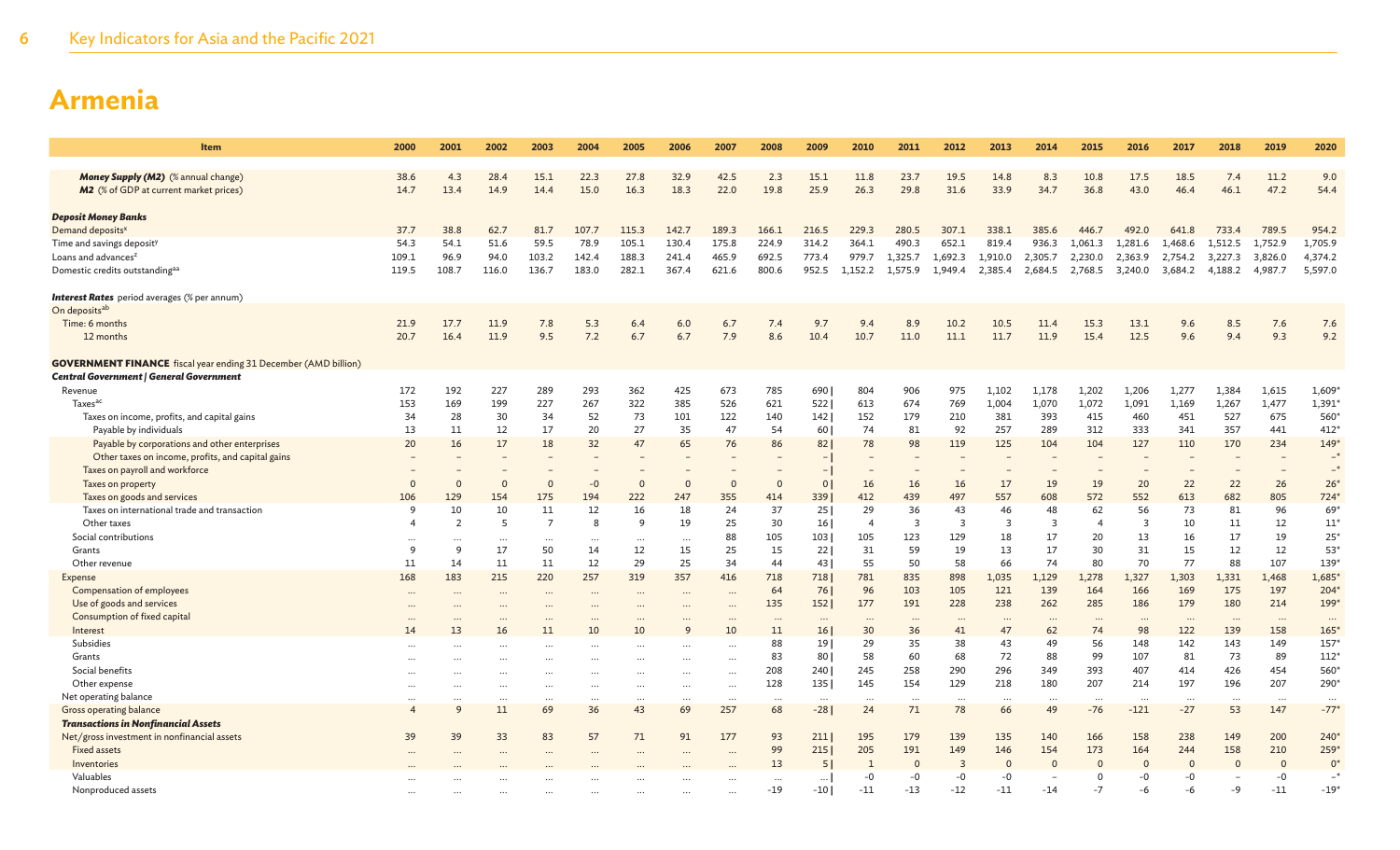| <b>Item</b>                                                                                                | 2000           | 2001           | 2002           | 2003           | 2004           | 2005           | 2006           | 2007                    | 2008           | 2009                   | 2010              | 2011           | 2012           | 2013           | 2014           | 2015           | 2016           | 2017           | 2018           | 2019           | 2020              |
|------------------------------------------------------------------------------------------------------------|----------------|----------------|----------------|----------------|----------------|----------------|----------------|-------------------------|----------------|------------------------|-------------------|----------------|----------------|----------------|----------------|----------------|----------------|----------------|----------------|----------------|-------------------|
|                                                                                                            |                |                |                |                |                |                |                |                         |                |                        |                   |                |                |                |                |                |                |                |                |                |                   |
| Expenditure                                                                                                | 208            | 222            | 249            | 303            | 314            | 390            | 447            | 592                     | 811            | 9291                   | 976               | 1.013          | 1,037          | 1.171          | 1.269          | 1.444          | 1.485          | 1,542          | 1.481          | 1.667          | 1,925             |
| Net lending/Net borrowing                                                                                  | $-35$          | $-30$          | $-22$          | $-14$          | $-21$          | $-27$          | $-22$          | 80                      | $-25$          | $-239$                 | $-172$            | $-107$         | $-62$          | $-69$          | $-91$          | $-242$         | $-279$         | $-265$         | $-96$          | $-52$          | $-316'$           |
| Primary balance                                                                                            | $-21$          | $-17$          | $-6$           | $-3$           | $-11$          | $-18$          | $-13$          | 90                      | $-14$          | $-223$                 | $-141$            | $-72$          | $-21$          | $-22$          | $-29$          | $-168$         | $-181$         | $-143$         | 43             | 105            | $-151$            |
| <b>Transactions in Financial Assets and Liabilities (Financing)</b><br>Net acquisition of financial assets | 15             | 21             | 14             |                | 11             | 15             | 18             | 23                      | 44             | 1921                   | $-47$             | $-1$           | 58             | 74             | $-7$           | 75             | 130            | 14             | 36             | 181            | $38*$             |
| Domestic                                                                                                   | 6              | 12             | $\overline{4}$ | $-3$           | $-1$           | $\overline{2}$ | 2              | $\overline{\mathbf{3}}$ | 17             | 157                    | $-78$             | $-39$          | 23             | 32             | $-55$          | $\overline{2}$ | 62             | $-23$          | $-13$          | 126            | $-42*$            |
| External                                                                                                   | 10             | 9              | <sup>9</sup>   | 9              | 11             | 13             | 16             | 21                      | 27             | 35 I                   | 32                | 38             | 35             | 42             | 48             | 73             | 68             | 37             | 49             | 55             | 80*               |
| Net incurrence of liabilities                                                                              | 51             | 51             | 36             | 21             | 32             | 42             | 40             | 47                      | 69             | 432                    | 125               | 107            | 120            | 143            | 84             | 317            | 409            | 279            | 132            | 234            | 354*              |
| Domestic                                                                                                   | 28             | 19             | $-1$           | $-18$          | $-3$           | 29             | 14             | $-10$                   | 24             | 42 <sub>1</sub>        | 27                | 29             | 31             | 19             | 15             | 14             | 171            | 46             | 47             | 101            | 300*              |
| External                                                                                                   | 23             | 32             | 37             | 38             | 35             | 13             | 26             | 56                      | 44             | 3891                   | 98                | 78             | 89             | 125            | 69             | 303            | 238            | 233            | 85             | 133            | $54*$             |
|                                                                                                            |                |                |                |                |                |                |                |                         |                |                        |                   |                |                |                |                |                |                |                |                |                |                   |
| <b>Government Finance</b> (% of GDP at current market prices)                                              |                |                |                |                |                |                |                |                         |                |                        |                   |                |                |                |                |                |                |                |                |                |                   |
| Revenue                                                                                                    | 16.7           | 16.3           | 16.6           | 17.8           | 15.4           | 16.2           | 16.0           | 21.4                    | 22.0           | 22.0                   | 23.2              | 24.0           | 22.9           | 24.2           | 24.4           | 23.8           | 23.8           | 22.9           | 23.0           | 24.7           | 26.0              |
| <b>Taxes</b>                                                                                               | 14.8           | 14.4           | 14.6           | 14.0           | 14.0           | 14.3           | 14.5           | 16.7                    | 17.4           | 16.6                   | 17.7              | 17.8           | 18.0           | 22.0           | 22.2           | 21.3           | 21.5           | 21.0           | 21.1           | 22.6           | $22.5^{\circ}$    |
| Taxes payable by individuals                                                                               | 1.3            | 1.0            | 0.9            | 1.0            | 1.1            | 1.2            | 1.3            | 1.5                     | 1.5            | 1.91                   | 2.1               | 2.1            | 2.1            | 5.6            | 6.0            | 6.2            | 6.6            | 6.1            | 5.9            | 6.7            | 6.7               |
| Taxes payable by corporations and other enterprises                                                        | 2.0            | 1.4            | 1.3            | 1.1            | 1.7            | 2.1            | 2.5            | 2.4                     | 2.4            | 2.6                    | 2.2               | 2.6            | 2.8            | 2.7            | 2.1            | 2.1            | 2.5            | 2.0            | 2.8            | 3.6            | $2.4^{\circ}$     |
| Expenditure<br>Net lending/Net borrowing                                                                   | 20.1<br>$-3.4$ | 18.9<br>$-2.5$ | 18.2<br>$-1.6$ | 18.6<br>$-0.9$ | 16.5<br>$-1.1$ | 17.4<br>$-1.2$ | 16.8<br>$-0.8$ | 18.8<br>2.6             | 22.7<br>$-0.7$ | 29.6<br>$-7.6$         | 28.2<br>$-5.0$    | 26.8<br>$-2.8$ | 24.3<br>$-1.4$ | 25.7<br>$-1.5$ | 26.3<br>$-1.9$ | 28.6<br>$-4.8$ | 29.3<br>$-5.5$ | 27.7<br>$-4.8$ | 24.6<br>$-1.6$ | 25.5<br>$-0.8$ | 31.1<br>$-5.1$    |
| Primary balance                                                                                            | $-2.1$         | $-1.4$         | $-0.5$         | $-0.2$         | $-0.6$         | $-0.8$         | $-0.5$         | 2.9                     | $-0.4$         | $-7.1$                 | $-4.1$            | $-1.9$         | $-0.5$         | $-0.5$         | $-0.6$         | $-3.3$         | $-3.6$         | $-2.6$         | 0.7            | 1.6            | $-2.4*$           |
|                                                                                                            |                |                |                |                |                |                |                |                         |                |                        |                   |                |                |                |                |                |                |                |                |                |                   |
| <b>Expenditure by Function, Central Government   General Government</b>                                    |                |                |                |                |                |                |                |                         |                |                        |                   |                |                |                |                |                |                |                |                |                |                   |
| Total expenditure                                                                                          | 208            | 222            | 249            | 303            | 314            | 390            | 447            | 592                     | 811            | 929                    | 976               | 1,013          | 1,037          | 1,171          | 1,269          | 1.444          | 1,485          | 1,542          | 1,481          | 1,667          | 1,925             |
| General public services                                                                                    |                |                |                |                |                | $\cdots$       |                |                         | 105            | 113                    | 131               | 144            | 150            | 176            | 201            | 263            | 271            | 255            | 256            | 292            | $302*$            |
| Defense                                                                                                    |                |                |                |                |                |                |                |                         | 121            | 130                    | 148               | 146            | 153            | 182            | 190            | 199            | 226            | 294            | 238            | 316            | 388               |
| Public order and safety                                                                                    |                |                |                |                |                |                |                |                         | 62             | 69                     | 67                | 73             | 77             | 91             | 105            | 122            | 120            | 123            | 123            | 144            | 151'              |
| Economic affairs                                                                                           |                |                |                |                |                |                |                |                         | 89             | 134                    | 111               | 78             | 74             | 133            | 83             | 105            | 123            | 122            | 107            | 105            | $125*$            |
| Environmental protection                                                                                   |                |                |                |                |                |                |                |                         | 3              | 4                      | 13                | 15             | 17             | 15             | 15             | 17             | 16             | 17             | 19             | 22             | $21$ <sup>*</sup> |
| Housing and community amenities                                                                            |                |                |                |                |                | $\cdots$       | $\ddotsc$      | $\ddotsc$               | 14             | 21                     | 49                | 51             | 22             | 29             | 41             | 48             | 34             | 19             | 19             | 27             | $20*$             |
| Health                                                                                                     |                |                |                |                |                | $\cdots$       | $\ddotsc$      | $\ddotsc$               | 50             | 56                     | 56                | 63             | 65             | 65             | 77             | 86             | 89             | 83             | 80             | 100            | $149*$            |
| Recreation, culture, and religion<br>Education                                                             | $\ddots$       |                | $\cdots$       | $\ddots$       |                | $\cdots$       | $\cdots$       | $\ddotsc$               | 16<br>104      | 16 <sup>1</sup><br>108 | 21<br>112         | 28<br>123      | 28<br>122      | 25<br>122      | 29<br>137      | 38<br>146      | 34<br>147      | 34<br>150      | 33<br>149      | 41<br>159      | $42*$<br>$174*$   |
| Social protection                                                                                          |                |                |                |                |                | $\cdots$       |                |                         | 213            | 244                    | 246               | 258            | 294            | 300            | 345            | 386            | 400            | 412            | 419            | 456            | 548               |
| Reserve fund                                                                                               |                |                |                |                |                |                |                |                         | 34             | 34                     | 23                | 36             | 36             | 33             | 46             | 34             | 26             | 32             | 37             | $\overline{7}$ | 4 <sup>5</sup>    |
|                                                                                                            |                |                |                |                |                |                |                |                         |                |                        |                   |                |                |                |                |                |                |                |                |                |                   |
| <b>Expenditure by Function</b> (% of GDP at current market prices)                                         |                |                |                |                |                |                |                |                         |                |                        |                   |                |                |                |                |                |                |                |                |                |                   |
| Education                                                                                                  |                |                |                |                |                | $\cdots$       |                | $\ddotsc$               | 2.9            | 3.4                    | 3.2               | 3.2            | 2.8            | 2.7            | 2.8            | 2.9            | 2.9            | 2.7            | 2.5            | 2.4            | $2.8^*$           |
| Health                                                                                                     |                |                |                |                |                |                |                |                         | 1.4            | 1.8                    | 1.6               | 1.7            | 1.5            | 1.4            | 1.6            | 1.7            | 1.8            | 1.5            | 1.3            | 1.5            | $2.4*$            |
| Social protection                                                                                          |                |                |                |                |                | $\cdots$       | $\ddotsc$      |                         | 6.0            | 7.8                    | 7.1               | 6.8            | 6.9            | 6.6            | 7.1            | 7.7            | 7.9            | 7.4            | 7.0            | 7.0            | $8.9*$            |
|                                                                                                            |                |                |                |                |                |                |                |                         |                |                        |                   |                |                |                |                |                |                |                |                |                |                   |
| <b>EXTERNAL TRADE</b> calendar year (\$ million)                                                           |                |                |                |                |                |                |                |                         |                |                        |                   |                |                |                |                |                |                |                |                |                |                   |
| Exports, fob                                                                                               | 300<br>885     | 342<br>877     | 505<br>987     | 686<br>1,280   | 723<br>1,351   | 974<br>1,802   | 985<br>2,192   | 1,152<br>3,268          | 1,057<br>4,426 | 710<br>3.321           | 1,041             | 1,334<br>4,145 | 1,380<br>4,261 | 1,479<br>4,386 | 1,547<br>4,424 | 1,485<br>3,239 | 1,792<br>3,273 | 2,238<br>4,097 | 2,412<br>4,976 | 2,649<br>5,538 | 2,544<br>4,559    |
| Imports, cif<br>Trade balance                                                                              | $-584$         | $-536$         | $-482$         | $-594$         | $-628$         | $-828$         | $-1,207$       | $-2,116$                | $-3,369$       | $-2,611$               | 3,749<br>$-2,708$ | $-2,811$       | $-2,881$       | $-2,907$       | $-2,877$       | $-1,754$       | $-1,482$       | $-1,859$       | $-2,563$       | $-2,889$       | $-2,015$          |
|                                                                                                            |                |                |                |                |                |                |                |                         |                |                        |                   |                |                |                |                |                |                |                |                |                |                   |
| <b>External Trade</b> (% annual change)                                                                    |                |                |                |                |                |                |                |                         |                |                        |                   |                |                |                |                |                |                |                |                |                |                   |
| Exports                                                                                                    | 29.7           | 13.7           | 47.8           | 35.7           | 5.4            | 34.7           | 1.2            | 17.0                    | -8.3           | $-32.8$                | 46.6              | 28.2           | 3.4            | 7.1            | 4.6            | $-4.0$         | 20.6           | 24.9           | 7.8            | 9.8            | $-3.9$            |
| Imports                                                                                                    | 9.1            | $-0.8$         | 12.5           | 29.6           | 5.6            | 33.4           | 21.6           | 49.1                    | 35.4           | $-25.0$                | 12.9              | 10.6           | 2.8            | 2.9            | 0.9            | $-26.8$        | 1.1            | 25.2           | 21.4           | 11.3           | $-17.7$           |
|                                                                                                            |                |                |                |                |                |                |                |                         |                |                        |                   |                |                |                |                |                |                |                |                |                |                   |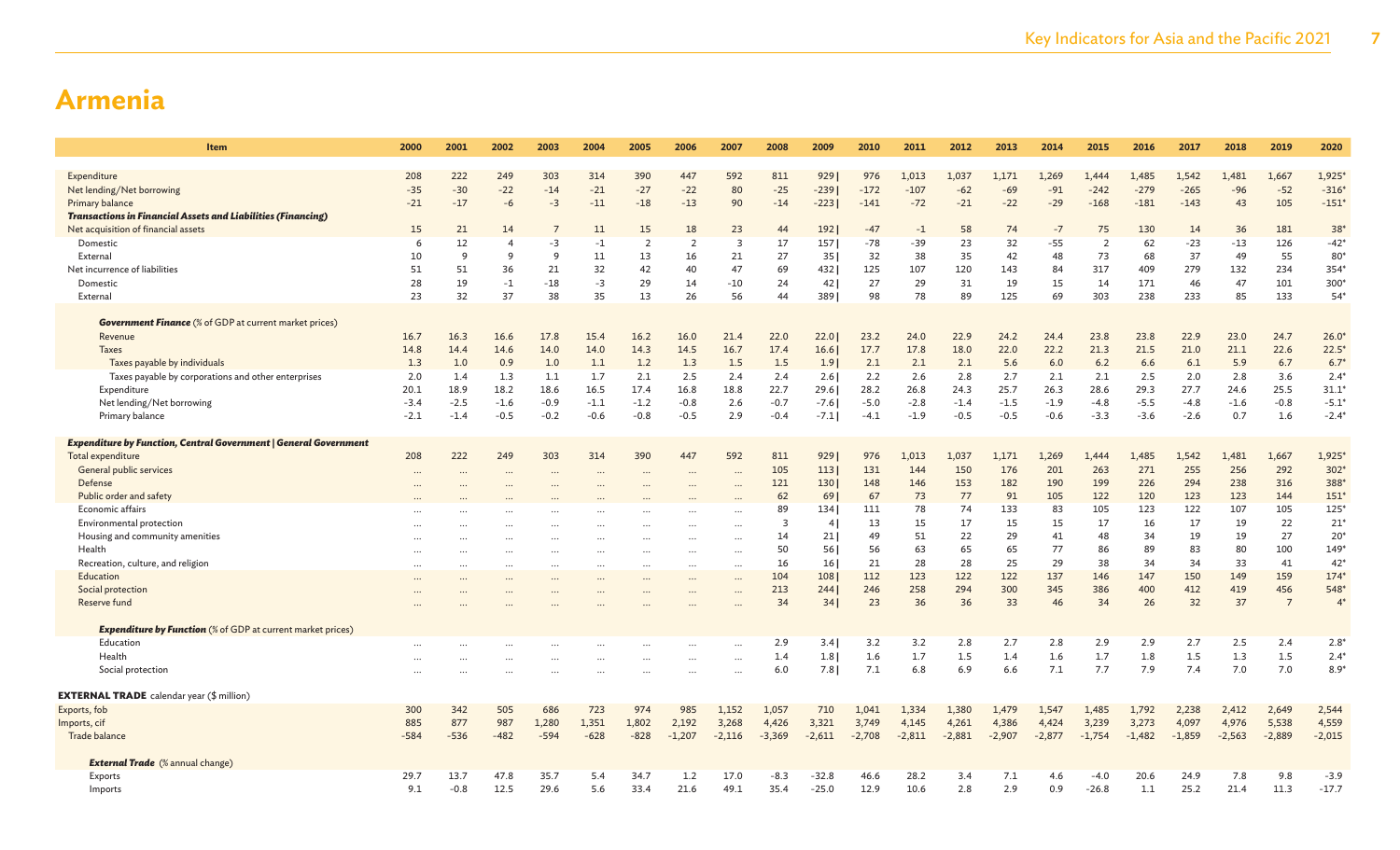| <b>Item</b>                                                         | 2000                 | 2001           | 2002           | 2003     | 2004         | 2005     | 2006     | 2007           | 2008           | 2009           | 2010       | 2011                  | 2012         | 2013       | 2014       | 2015       | 2016      | 2017       | 2018       | 2019       | 2020       |
|---------------------------------------------------------------------|----------------------|----------------|----------------|----------|--------------|----------|----------|----------------|----------------|----------------|------------|-----------------------|--------------|------------|------------|------------|-----------|------------|------------|------------|------------|
|                                                                     |                      |                |                |          |              |          |          |                |                |                |            |                       |              |            |            |            |           |            |            |            |            |
| <b>Direction of Trade</b> calendar year (\$ million)                |                      |                |                |          |              |          |          |                |                |                |            |                       |              |            |            |            |           |            |            |            |            |
| Exports, total                                                      | 301                  | 343            | 506            | 688      | 725          | 977      | 984      | 1,152          | 1,057          | 698            | 1,041      | 1,334                 | 1,428        | 1,480      | 1,519      | 1,487      | 1,779     | 2,238      | 2,412      | 2,639      | 2,544      |
| 1. Russian Federation                                               | 45                   | 61             | 65             | 94       | 78           | 119      | 121      | 202            | 208            | 108            | 161        | 222                   | 280          | 334        | 308        | 226        | 370       | 557        | 666        | 733        | 676        |
| 2. Switzerland                                                      | 9                    | 23             | 8              | 33       | 45           | 35       | 72       | 49             | 12             | 25             | 17         | 34                    | 71           | 25         | 14         | 41         | 75        | 261        | 337        | 458        | 467        |
| 3. Bulgaria                                                         |                      | $\Omega$       |                |          | 5            |          |          | 47             | 60             | 60             | 157        | 152                   | 129          | 152        | 86         | 79         | 152       | 282        | 215        | 207        | 151        |
| 4. China, People's Republic of                                      | $\mathbf{1}$         | $\Omega$       | $\overline{4}$ | 5        | 22           | 9        | $\Omega$ | 8              | $\overline{2}$ | 18             | 31         | 16                    | 31           | 69         | 171        | 165        | 96        | 119        | 107        | 194        | 290        |
| 5. Iraq                                                             |                      |                | $\cdots$       |          | $\Omega$     | $\Omega$ | $\Omega$ | $\Omega$       | $\cdots$       | $\Omega$       | $\Omega$   | -5                    | 16           | 48         | 81         | 131        | 138       | 117        | 151        | 177        | 163        |
| 6. Germany                                                          | 13<br>$\overline{3}$ | 11             | 28             | 44       | 83           | 152      | 148      | 170            | 184            | 115            | 133        | 158                   | 153          | 86         | 159        | 145        | 139       | 133        | 136        | 70         | 57         |
| 7. Netherlands                                                      |                      | 1              | 11<br>17       | 22       | 26           | 133      | 127      | 156            | 131            | 52             | 99         | 117                   | 80           | 66         | 74<br>84   | 47         | 51        | 89         | 132        | 154        | 97         |
| 8. Georgia                                                          | 16<br>30             | 12<br>32       | 31             | 19       | 29<br>31     | 47<br>29 | 55<br>30 | 88<br>39       | 82             | 53<br>19       | 49<br>85   | 62                    | 82<br>98     | 86<br>96   | 85         | 116<br>78  | 147<br>75 | 153<br>84  | 69<br>94   | 69<br>84   | 57<br>85   |
| 9. Iran<br>10. United Arab Emirates                                 | 5                    | $\overline{7}$ | 14             | 22<br>17 | $\mathsf{q}$ | 10       | 6        | $\overline{7}$ | 25<br>10       | $\overline{5}$ | 8          | 106<br>10             | $\mathbf{Q}$ | 9          | 12         | 11         | 64        | 102        | 74         | 57         | 96         |
|                                                                     |                      |                |                |          |              |          |          |                |                |                |            |                       |              |            |            |            |           |            |            |            |            |
| Imports, total                                                      | 885                  | 877            | 987            | 1,277    | 1,348        | 1,801    | 2,191    | 3,268          | 4,426          | 3,304          | 3,749      | 4,145                 | 4,265        | 4,477      | 4,402      | 3,254      | 3,264     | 4,097      | 4,976      | 5,548      | 4,559      |
| 1. Russian Federation                                               | 137                  | 174            | 193            | 175      | 160          | 243      | 304      | 494            | 851            | 794            | 835        | 886                   | 1,059        | 1,111      | 1,094      | 948        | 986       | 1,173      | 1,260      | 1,513      | 1,479      |
| 2. China, People's Republic of                                      | 5                    | 8              | 10             | 31       | 38           | 66       | 111      | 195            | 382            | 288            | 404        | 405                   | 400          | 387        | 418        | 316        | 357       | 478        | 664        | 751        | 674        |
| 3. Germany                                                          | 36                   | 34             | 43             | 59       | 79           | 141      | 145      | 221            | 255            | 177            | 211        | 246                   | 265          | 281        | 283        | 202        | 183       | 201        | 297        | 382        | 235        |
| 4. Iran                                                             | 82                   | 78             | 63             | 51       | 62           | 89       | 114      | $\Omega$       | 203            | 134            | 200        | 217                   | 220          | 198        | 207        | 198        | 164       | 175        | 269        | 324        | 315        |
| 5. Turkey                                                           | 40                   | 34             | 38             | 41       | 45           | 67       | 95       | 131            | 268            | 178            | 210        | 241                   | 214          | 211        | 232        | 137        | 164       | 223        | 253        | 268        | 231        |
| 6. Italy                                                            | 26                   | 30             | 37             | 45       | 45           | 60       | 87       | 114            | 157            | 114            | 122        | 170                   | 169          | 165        | 180        | 149        | 129       | 158        | 183        | 205        | 192        |
| 7. United States                                                    | 103                  | 84             | 54             | 91       | 89           | 111      | 106      | 146            | 219            | 121            | 111        | 148                   | 144          | 138        | 134        | 108        | 83        | 133        | 178        | 279        | 84         |
| 8. Ukraine                                                          | 12                   | 22             | 46             | 55       | 81           | 125      | 163      | 252            | 315            | 203            | 230        | 233                   | 216          | 227        | 202        | 125        | 102       | 116        | 154        | 146        | 122        |
| 9. Japan                                                            | $\overline{4}$       | $\overline{3}$ | $\overline{0}$ | 16       | 13           | 24       | 40       | 105            | 169            | 76             | 83         | 72                    | 99           | 96         | 114        | 58         | 48        | 81         | 99         | 205        | 45         |
| 10. India                                                           | 5                    | 5              | $\overline{4}$ | 13       | 17           | 16       | 23       | 22             | 49             | 43             | 47         | 69                    | 70           | 67         | 63         | 52         | 72        | 47         | 78         | 128        | 90         |
| <b>BALANCE OF PAYMENTS</b> <sup>ad</sup> calendar year (\$ million) |                      |                |                |          |              |          |          |                |                |                |            |                       |              |            |            |            |           |            |            |            |            |
| Current account balance                                             | $-301.7$             | $-221.2$       | $-147.8$       | $-173.5$ | $-78.8$      | $-123.9$ | $-152.9$ | -677.3         | -1,658.9       | $-1,425.5$     | $-1,261.4$ | $-1,058.9$ $-1,057.9$ |              | $-813.7$   | $-901.8$   | $-284.7$   | $-107.9$  | $-173.9$   | $-860.0$   | $-987.5$   | $-394.2$   |
| Balance on goods                                                    | $-466.9$             | $-418.4$       | $-349.4$       | $-451.4$ | $-490.7$     | $-634.7$ | $-947.0$ | $-1.716.9$     | $-2,816.3$     | $-2.090.0$     | $-2.065.7$ | $-2,109.8$            | $-2.111.9$   | $-2.196.2$ | $-2.055.4$ | $-1.186.4$ | $-976.9$  | $-1.400.9$ | $-1.759.0$ | $-1.805.5$ | $-1,326.8$ |
| Exports                                                             | 313.8                | 369.3          | 554.6          | 725.0    | 770.4        | 1,028.7  | 1,053.0  | 1,204.2        | 1,106.3        | 773.6          | 1,197.5    | 1,431.6               | 1,515.7      | 1,635.9    | 1,698.1    | 1,623.9    | 1,892.0   | 2,386.8    | 2,689.0    | 3,210.0    | 2,711.6    |
| Imports                                                             | 780.7                | 787.8          | 903.9          | 1.176.4  | 1.261.0      | 1.663.4  | 1.999.9  | 2,921.1        | 3,922.6        | 2,863.6        | 3,263.2    | 3.541.4               | 3,627.6      | 3,832.0    | 3,753.6    | 2,810.3    | 2,868.9   | 3.787.7    | 4,448.0    | 5,015.4    | 4,038.4    |
| Balance on services                                                 | $-64.8$              | $-102.8$       | $-110.1$       | $-96.6$  | $-154.5$     | $-147.9$ | $-88.3$  | $-190.0$       | $-311.2$       | $-276.3$       | $-260.8$   | $-65.8$               | $-102.1$     | $-125.6$   | $-113.5$   | $-96.4$    | 70.4      | 159.4      | 56.7       | $-23.4$    | 146.5      |
| Credit                                                              | 140.4                | 192.6          | 193.0          | 256.8    | 347.0        | 430.1    | 593.7    | 764.2          | 837.3          | 785.7          | 1,013.2    | 1,310.6               | 1,401.7      | 1,519.4    | 1,620.2    | 1,512.5    | 1,671.5   | 2,022.3    | 2,218.2    | 2,430.7    | 1,109.7    |
| Debit                                                               | 205.3                | 295.5          | 303.1          | 353.3    | 501.5        | 578.1    | 682.0    | 954.2          | 1,148.5        | .062.0         | 1,274.0    | 1,376.4               | 1,503.8      | 1,645.0    | 1.733.7    | 1.608.9    | 1.601.1   | 1,862.9    | 2,161.5    | 2,454.1    | 963.2      |
| Balance on primary income                                           | 59.0                 | 63.6           | 82.4           | 92.9     | 148.4        | 206.0    | 302.0    | 497.4          | 691.3          | 358.8          | 458.3      | 360.1                 | 423.0        | 682.5      | 522.2      | 428.4      | 245.2     | 407.4      | 218.6      | 227.7      | $-198.9$   |
| Credit                                                              | 103.7                | 103.7          | 136.6          | 166.0    | 394.4        | 484.9    | 656.0    | 956.5          | 1,133.3        | 875.8          | 1,049.1    | L,065.5               | 1,115.2      | 1,259.1    | 1,212.9    | 885.9      | 846.6     | 1,017.4    | 910.1      | 937.9      | 458.5      |
| Debit                                                               | 44.7                 | 40.1           | 54.2           | 73.1     | 246.0        | 278.8    | 353.9    | 459.0          | 442.0          | 517.0          | 590.8      | 705.5                 | 692.2        | 576.6      | 690.7      | 457.5      | 601.5     | 610.0      | 691.4      | 710.2      | 657.4      |
| Balance on secondary income                                         | 171.1                | 236.5          | 229.3          | 281.5    | 418.0        | 452.7    | 580.3    | 732.2          | 777.3          | 582.0          | 606.8      | 756.7                 | 733.0        | 825.6      | 744.9      | 569.7      | 553.4     | 660.2      | 623.7      | 613.6      | 984.9      |
| Credit                                                              | 191.6                | 263.3          | 254.8          | 308.1    | 552.9        | 608.3    | 733.1    | 939.1          | 988.5          | 750.3          | 813.5      | 997.9                 | 990.8        | 1,118.9    | L,057.2    | 907.5      | 882.9     | 1,031.4    | 995.2      | 1,022.5    | 1,355.2    |
| Debit                                                               | 20.5                 | 26.8           | 25.5           | 26.5     | 135.0        | 155.6    | 152.8    | 207.0          | 211.2          | 168.3          | 206.7      | 241.2                 | 257.7        | 293.4      | 312.3      | 337.7      | 329.5     | 371.1      | 371.5      | 408.9      | 370.3      |
| Capital account                                                     | 13.0                 | 20.8           | 63.0           | 96.9     | 64.3         | 84.0     | 92.8     | 124.8          | 171.4          | 87.9           | 98.9       | 94.6                  | 108.4        | 84.4       | 70.4       | 65.3       | 34.9      | 46.3       | 67.6       | 54.5       | 129.2      |
| Credit                                                              | 13.0                 | 20.8           | 63.0           | 96.9     | 65.1         | 85.0     | 112.9    | 146.8          | 192.5          | 103.0          | 111.0      | 113.5                 | 129.2        | 103.1      | 85.9       | 78.3       | 45.8      | 53.9       | 77.4       | 65.5       | 135.2      |
| Debit                                                               |                      |                |                |          | 0.7          | 1.0      | 20.1     | 22.0           | 21.0           | 15.1           | 12.1       | 18.9                  | 20.8         | 18.7       | 15.4       | 13.0       | 10.9      | 7.6        | 9.8        | 11.0       | 6.0        |
| Financial account                                                   | $-215.9$             | $-136.8$       | $-84.8$        | $-72.4$  | $-201.3$     | $-202.9$ | $-189.2$ | -517.9         | $-1.499.9$     | $-1.442.4$     | $-1.275.8$ | $-1.030.7$            | $-749.5$     | $-1.041.2$ | $-837.4$   | $-345.9$   | $-417.2$  | $-524.0$   | $-682.9$   | $-615.3$   | $-730.8$   |
| Direct investment                                                   | $-104.2$             | $-69.9$        | $-110.7$       | $-122.2$ | $-247.3$     | $-286.7$ | $-443.9$ | $-658.8$       | $-913.2$       | $-707.8$       | $-501.9$   | $-434.1$              | -473.2       | $-315.8$   | $-377.8$   | $-155.4$   | $-263.2$  | $-221.9$   | $-247.1$   | $-396.6$   | $-144.6$   |
| Portfolio investment                                                | 18.9                 | 5.7            | $-1.6$         | $-0.3$   | 2.8          | 2.8      | $-9.4$   | 8.0            | $-12.0$        | 4.2            | $-18.3$    | 8.4                   | $-0.8$       | $-689.4$   | 38.4       | $-235.4$   | $-33.9$   | 87.3       | 33.0       | $-8.2$     | 49.2       |
| <b>Financial derivatives</b>                                        |                      |                |                |          |              |          |          |                |                |                |            |                       |              | $-0.6$     | 1.2        | $-1.7$     | 1.3       | $-0.9$     | 0.6        | $-1.4$     | $-0.2$     |
| Other investment                                                    | $-149.7$             | -92.3          | $-61.4$        | 5.4      | -6.6         | $-133.0$ | $-15.7$  | -416.8         | -360.6         | $-1,333.1$     | $-650.7$   | $-704.4$              | $-222.0$     | -506.1     | 160.4      | $-286.0$   | $-576.1$  | -438.3     | -432.9     | $-800.9$   | $-357.6$   |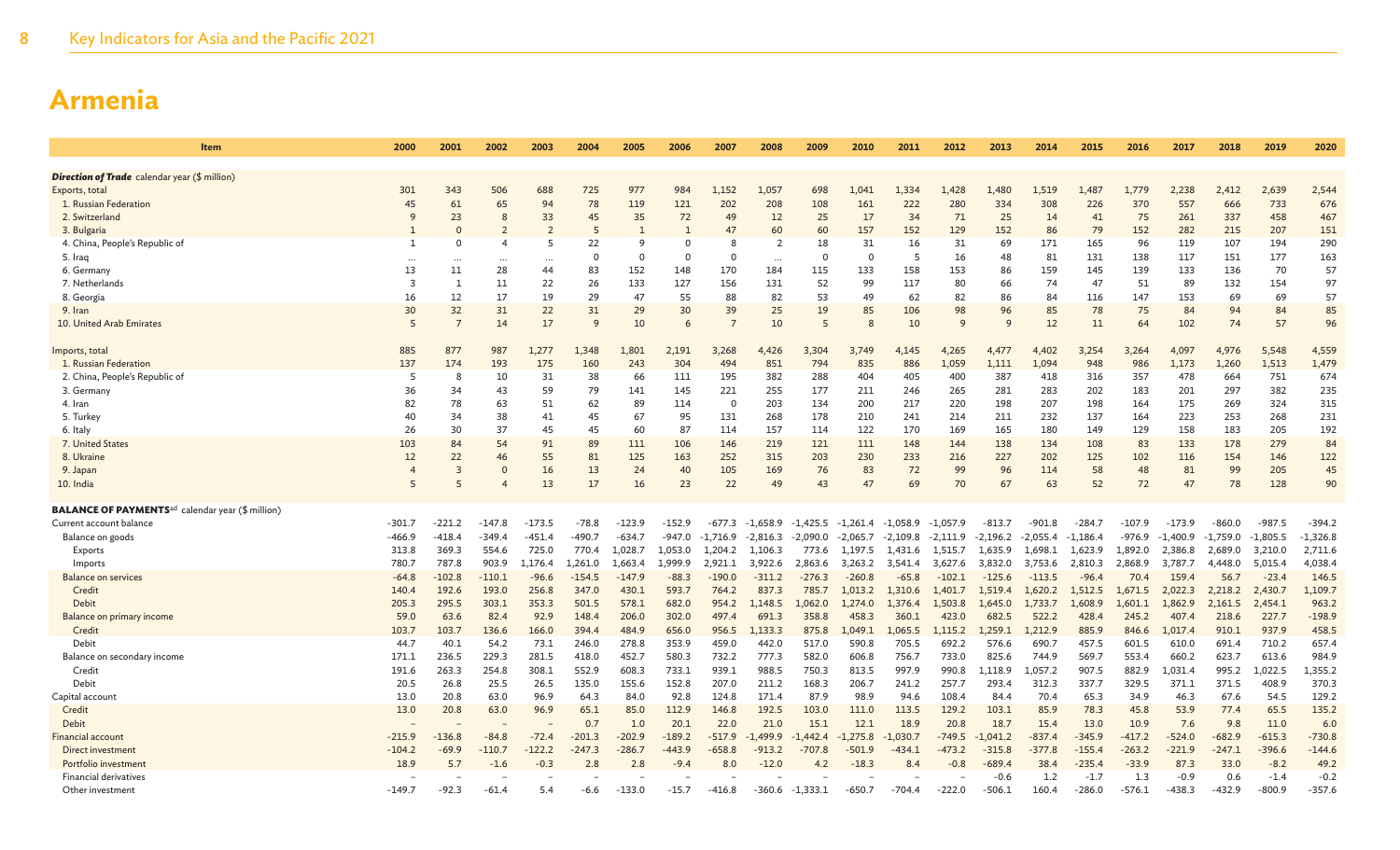| Item                                                           | 2000       | 2001       | 2002       | 2003       | 2004       | 2005       | 2006       | 2007       | 2008       | 2009       | 2010       | 2011       | 2012       | 2013       | 2014       | 2015       | 2016       | 2017                      | 2018       | 2019       | 2020        |
|----------------------------------------------------------------|------------|------------|------------|------------|------------|------------|------------|------------|------------|------------|------------|------------|------------|------------|------------|------------|------------|---------------------------|------------|------------|-------------|
| Net errors and omissions                                       | 72.8       | 63.6       | $-0.0$     | 4.2        | $-186.8$   | $-163.0$   | $-129.1$   | 34.5       | $-12.4$    | $-104.8$   | $-113.2$   | $-66.5$    | 200.0      | $-311.9$   | $-6.0$     | $-126.5$   | -344.2     | $-396.4$                  | 109.6      | 317.8      | $-465.8$    |
| Overall balance                                                | $-19.2$    | $-19.6$    | $-88.9$    | $-44.8$    | $-49.8$    | $-214.0$   | $-279.7$   | $-549.6$   | 214.1      | $-594.3$   | 104.9      | $-99.5$    | 53.4       | $-470.7$   | 659.6      | $-332.6$   | $-454.6$   | $-49.8$                   | 36.4       | $-591.9$   | 277.6       |
| Reserve assets                                                 | 19.2       | 19.6       | 88.9       | 44.8       | 49.8       | 214.0      | 279.7      | 549.6      | $-214.1$   | 594.3      | $-104.9$   | 99.5       | $-53.4$    | 470.7      | $-659.6$   | 332.6      | 454.6      | 49.8                      | $-36.4$    | 591.9      | $-277.6$    |
| International investment position                              | $-1,315.5$ | $-1,413.3$ | $-1,488.5$ | $-1,571.9$ | $-1,761.7$ | $-1,864.9$ | $-2,113.4$ | $-2,746.1$ | $-4,420.8$ | $-5,199.8$ | $-6,863.3$ | $-7,859.8$ | $-7,948.3$ | $-8,841.2$ | $-7,714.1$ | $-7,878.7$ | $-8,314.1$ | $-8,754.1$                | $-9,386.9$ | $-9,869.1$ | $-10,319.4$ |
|                                                                |            |            |            |            |            |            |            |            |            |            |            |            |            |            |            |            |            |                           |            |            |             |
| <b>Balance of Payments</b> (% of GDP at current market prices) |            |            |            |            |            |            |            |            |            |            |            |            |            |            |            |            |            |                           |            |            |             |
| Exports                                                        | 16.4       | 17.4       | 23.3       | 25.8       | 21.5       | 21.0       | 16.5       | 13.1       | 9.5        | 8.9        | 12.9       | 14.1       | 14.3       | 14.7       | 14.6       | 15.4       | 17.9       | 20.7                      | 21.6       | 23.5       | 21.4        |
| Imports                                                        | 40.8       | 37.2       | 38.0       | 41.9       | 35.3       | 33.9       | 31.3       | 31.7       | 33.6       | 33.1       | 35.2       | 34.9       | 34.2       | 34.5       | 32.3       | 26.6       | 27.2       | 32.9                      | 35.7       | 36.7       | 31.9        |
| Balance on goods                                               | $-24.4$    | $-19.8$    | $-14.7$    | $-16.1$    | $-13.7$    | $-13.0$    | $-14.8$    | $-18.6$    | $-24.1$    | $-24.2$    | $-22.3$    | $-20.8$    | -19.9      | $-19.7$    | $-17.7$    | $-11.2$    | $-9.3$     | $-12.2$                   | $-14.1$    | $-13.2$    | $-10.5$     |
| Current account balance                                        | $-15.8$    | $-10.4$    | $-6.2$     | $-6.2$     | $-2.2$     | $-2.5$     | $-2.4$     | $-7.4$     | $-14.2$    | $-16.5$    | $-13.6$    | $-10.4$    | $-10.0$    | $-7.3$     | $-7.8$     | $-2.7$     | $-1.0$     | $-1.5$                    | $-6.9$     | $-7.2$     | $-3.1$      |
| Overall balance                                                | $-1.0$     | $-0.9$     | $-3.7$     | $-1.6$     | $-1.4$     | $-4.4$     | $-4.4$     | $-6.0$     | 1.8        | $-6.9$     | 1.1        | $-1.0$     | 0.5        | $-4.2$     | 5.7        | $-3.2$     | $-4.3$     | $-0.4$                    | 0.3        | $-4.3$     | 2.2         |
| <b>INTERNATIONAL RESERVES</b> calendar year (\$ million)       |            |            |            |            |            |            |            |            |            |            |            |            |            |            |            |            |            |                           |            |            |             |
| Total                                                          | 314.1      | 329.6      | 431.3      | 502.0      | 547.8      | 669.5      | 1,071.9    | 1,659.1    | 1,406.8    | 2,003.6    | 1,865.8    | 1,932.5    | 1,799.4    | 2,251.6    | 1,489.4    | 1,775.3    | 2,204.1    | 2,314.1                   | 2,259.3    | 2,849.6    | 2,615.5     |
| Gold, national valuation                                       | 12.2       | 12.4       | 15.7       |            |            |            |            |            |            |            |            |            |            |            |            |            |            |                           |            |            |             |
| Foreign exchange                                               | 280.4      | 307.0      | 385.5      | 483.1      | 535.8      | 659.3      | 1,058.0    | 1.649.5    | 1,403.9    | 1.879.0    | 1.832.3    | 1,875.4    | 1,767.7    | 2,249.7    | 1,483.2    | 1,772.4    | 2,200.6    | 2,306.9                   | 2,253.4    | 2,843.5    | 2,606.6     |
| Reserve position in the IMF                                    |            |            |            |            |            |            |            |            |            |            |            |            |            |            |            |            |            |                           |            |            |             |
| SDRs                                                           | 21.5       | 10.2       | 30.1       | 18.8       | 12.0       | 10.2       | 14.0       | 9.6        | 2.9        | 124.6      | 33.5       | 57.0       | 31.7       | 1.9        | 6.2        | 2.9        | 3.5        | 7.2                       | 6.0        | 6.2        | 9.0         |
|                                                                |            |            |            |            |            |            |            |            |            |            |            |            |            |            |            |            |            |                           |            |            |             |
| <b>EXCHANGE RATES (AMD-\$)</b>                                 |            |            |            |            |            |            |            |            |            |            |            |            |            |            |            |            |            |                           |            |            |             |
| End of period                                                  | 552.18     | 561.81     | 584.89     | 566.00     | 485.84     | 450.19     | 363.50     | 304.22     | 306.73     | 377.89     | 363.44     | 385.77     | 403.58     | 405.64     | 474.97     | 483.75     | 483.94     | 484.10                    | 483.75     | 479.70     | 522.59      |
| Average of period                                              | 539.53     | 555.08     | 573.35     | 578.76     | 533.45     | 457.69     | 416.04     | 342.08     | 305.97     | 363.28     | 373.66     | 372.50     | 401.76     | 409.63     | 415.92     | 477.92     | 480.49     | 482.72                    | 482.99     | 480.45     | 489.01      |
| <b>EXTERNAL INDEBTEDNESS</b> as of end of year (\$ million)    |            |            |            |            |            |            |            |            |            |            |            |            |            |            |            |            |            |                           |            |            |             |
| Total debt outstanding and disbursed                           | 1,018.4    | 1.410.4    | 1,719.5    | 1.996.1    | 2.107.9    | 1,969.8    | 2,138.9    | 3,081.9    | 3,612.5    | 4,935.0    | 6,307.2    | 7,410.8    | 7,640.6    | 8,681.1    | 8,555.7    | 8,831.0    |            | 9,855.6 10,228.3 10,725.7 |            | 11,887.4   |             |
| Long-term debt                                                 | 683.9      | 1,085.3    | 1,185.1    | 1,246.7    | 1,343.6    | 1,369.8    | 1,536.0    | 2,284.3    | 2,821.4    | 3,681.1    | 4,775.2    | 5,544.6    | 5,887.2    | 6,810.9    | 7,077.9    | 7,631.1    | 8,256.2    | 8,810.1                   | 9,141.4    | 9,917.8    | $\cdots$    |
| Public and publicly guaranteed                                 | 683.9      | 724.4      | 826.4      | 879.1      | 962.2      | 924.3      | 1,039.8    | 1.285.7    | 1,448.9    | 2,378.7    | 2,559.6    | 2,739.9    | 2,959.5    | 3,315.6    | 3,380.3    | 3,998.0    | 4.471.7    | 5,227.5                   | 5,371.2    | 5,655.3    | $\cdots$    |
| Private nonguaranteed                                          | $\ddots$   | 360.9      | 358.8      | 367.7      | 381.4      | 445.5      | 496.1      | 998.7      | 1,372.5    | 1,302.5    | 2.215.6    | 2,804.6    | 2,927.7    | 3,495.3    | 3,697.6    | 3,633.1    | 3,784.5    | 3,582.6                   | 3,770.2    | 4,262.5    | $\cdots$    |
| Short-term debt                                                | 44.4       | 42.0       | 220.0      | 404.0      | 410.0      | 297.9      | 306.9      | 500.6      | 520.8      | 529.2      | 655.7      | 903.7      | 842.0      | 1,149.9    | 908.2      | 663.7      | 1,071.6    | 888.7                     | 1,133.7    | 1,594.6    | $\cdots$    |
| Use of IMF credit                                              | 290.1      | 283.2      | 314.4      | 345.4      | 354.3      | 302.2      | 296.0      | 296.9      | 270.3      | 724.6      | 876.3      | 962.5      | 911.3      | 720.3      | 569.6      | 536.3      | 527.8      | 529.5                     | 450.6      | 375.0      | $\cdots$    |
|                                                                |            |            |            |            |            |            |            |            |            |            |            |            |            |            |            |            |            |                           |            |            |             |
| External debt (% of GNI)                                       | 51.7       | 64.6       | 69.9       | 68.8       | 56.6       | 38.6       | 32.0       | 31.8       | 29.2       | 54.8       | 64.9       | 70.6       | 69.2       | 73.5       | 70.5       | 80.4       | 91.3       | 85.7                      | 84.6       | 85.5       | $\cdots$    |
| Total long-term debt (% of total debt)                         | 67.2       | 76.9       | 68.9       | 62.5       | 63.7       | 69.5       | 71.8       | 74.1       | 78.1       | 74.6       | 75.7       | 74.8       | 77.1       | 78.5       | 82.7       | 86.4       | 83.8       | 86.1                      | 85.2       | 83.4       | $\cdots$    |
| Short-term debt (% of total debt)                              | 4.4        | 3.0        | 12.8       | 20.2       | 19.5       | 15.1       | 14.3       | 16.2       | 14.4       | 10.7       | 10.4       | 12.2       | 11.0       | 13.2       | 10.6       | 7.5        | 10.9       | 8.7                       | 10.6       | 13.4       | $\cdots$    |
| Debt service (% of exports of goods and services)              | 8.7        | 8.4        | 9.3        | 10.8       | 11.4       | 7.3        | 6.7        | 6.7        | 12.0       | 17.4       | 29.7       | 24.6       | 29.2       | 46.4       | 31.7       | 38.4       | 33.1       | 26.4                      | 28.7       | 31.5       |             |
| Debt service transactions during the year (\$ million)         |            |            |            |            |            |            |            |            |            |            |            |            |            |            |            |            |            |                           |            |            |             |
| Principal repayments on long-term debt                         | 12.8       | 24.0       | 32.9       | 67.9       | 82.3       | 69.2       | 48.6       | 58.5       | 253.1      | 299.7      | 857.0      | 742.2      | 854.0      | 1.599.4    | 1,077.1    | 1,307.8    | 1,173.4    | 1.116.7                   | 1.281.8    | 1,585.5    | 1,481.9     |
| Interest on long-term debt                                     | 9.4        | 16.5       | 24.1       | 18.0       | 39.3       | 23.2       | 58.5       | 90.8       | 69.5       | 79.0       | 60.1       | 128.4      | 127.9      | 126.1      | 176.5      | 198.7      | 223.6      | 238.0                     | 268.9      | 362.2      | 338.0       |
| Interest on short-term debt                                    | 2.4        | 1.5        | 3.8        | 8.7        | 12.2       | 10.5       | 10.6       | 16.7       | 17.4       | 17.7       | 21.9       | 30.2       | 28.1       | 38.4       | 30.3       | 11.7       | 24.7       | 24.7                      | 44.1       | 46.3       | $\cdots$    |
|                                                                |            |            |            |            |            |            |            |            |            |            |            |            |            |            |            |            |            |                           |            |            |             |
| Average terms of new commitments                               |            |            |            |            |            |            |            |            |            |            |            |            |            |            |            |            |            |                           |            |            |             |
| Interest rate (% per annum)                                    | 0.8        | 0.8        | 0.8        | 0.8        | 0.8        | 0.8        | 0.8        | 1.5        | 1.2        | 2.9        | 1.8        | 0.9        | 1.8        | 4.4        | 1.3        | 3.6        | 1.6        | 2.2                       | 3.5        | 3.0        |             |
| Maturity (years)                                               | 35.7       | 36.0       | 38.0       | 39.7       | 39.4       | 39.6       | 32.2       | 24.4       | 33.1       | 19.7       | 20.4       | 24.3       | 22.5       | 13.2       | 22.3       | 15.9       | 19.4       | 16.8                      | 13.4       | 12.5       |             |
| Grace period (years)                                           | 10.2       | 9.4        | 10.3       | 10.4       | 10.2       | 10.1       | 10.3       | 8.7        | 8.8        | 5.9        | 5.9        | 5.9        | 5.9        | 7.0        | 5.0        | 8.0        | 7.7        | 4.9                       | 2.1        | 9.1        |             |
| Grant element (%)                                              | 55.2       | 52.8       | 56.6       | 57.6       | 57.2       | 56.7       | 52.3       | 38.6       | 46.9       | 21.5       | 26.8       | 40.1       | 30.8       | 9.0        | 34.6       | 13.8       | 30.7       | 21.6                      | 9.2        | 16.7       |             |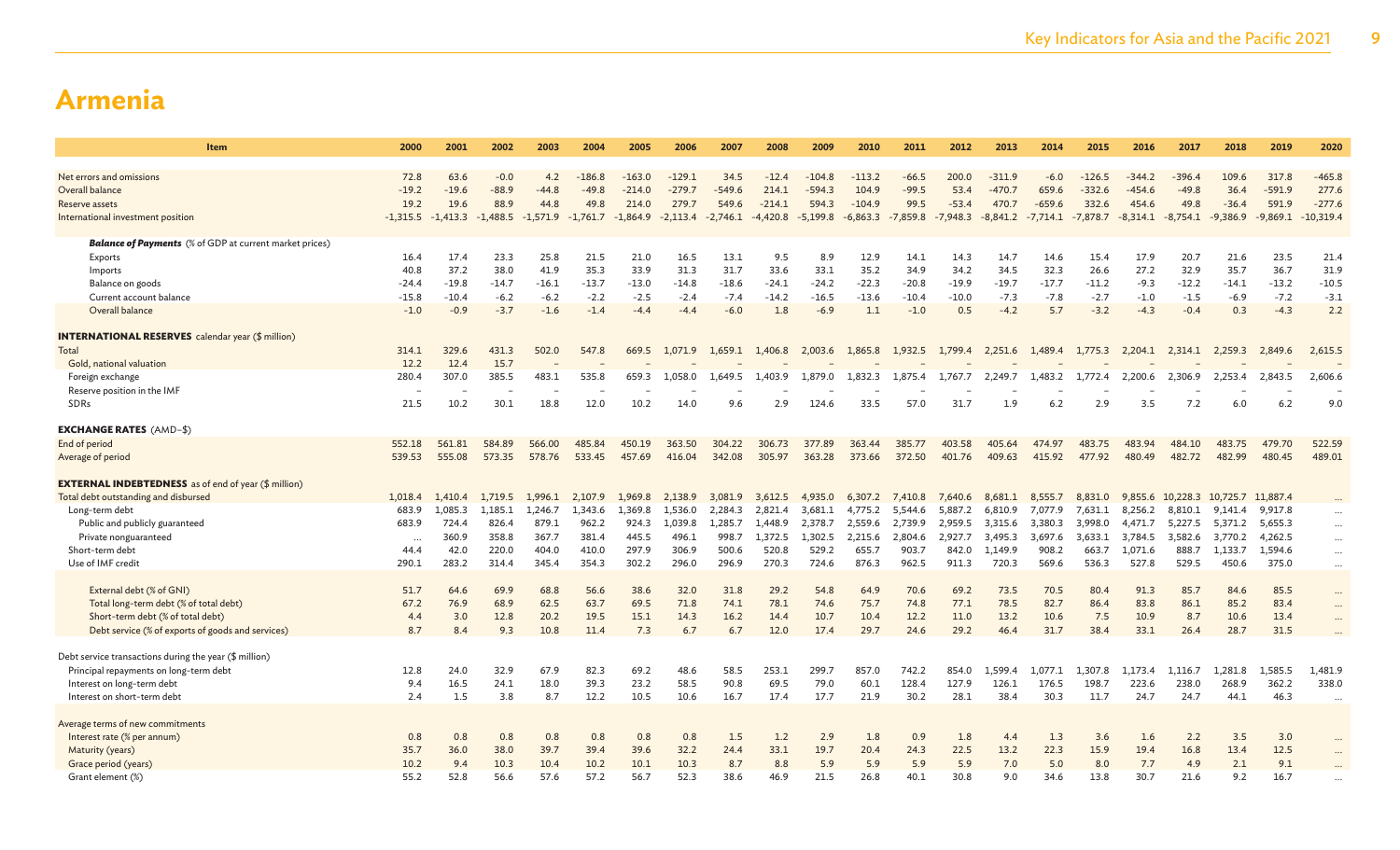... = data not available; | = marks break in series; - = magnitude equals zero; 0 or 0.0 = magnitude is less than half of unit employed; \* = provisional, preliminary, estimate; \$ = United States dollars; AMD = dram; cif = GDP = gross domestic product; GNI = gross national income; IMF = International Monetary Fund; km<sup>2</sup> = square kilometer; kWh = kilowatt-hour; L = liter; m<sup>3</sup> = cubic meter; NPISHs = nonprofit institutions serving households

- a For 2001-2011, population data were reestimated based on the results of the 2011 Population and Housing Census, according to which the rest of the demographic indicators were recalculated.
- For 2012 onward, estimates are derived from the current registration based on the Republic of Armenia 2011 Population Census.
- b For 2000–2007, labor force covers the population aged 16 years and older. For 2008–2017, labor force covers the population aged 15–75 years. For 2018 onward, labor force covers the population aged 15–74 years.
- c For 2002–2007, estimates are recalculated based on the results of the Population Census 2001. For 2008–2013, data on employment and unemployment are based on the annual Household Integrated Living Conditions Survey.
- For 2014 onward, data are based on the annual Labor Force Survey. From 2018 onward, the concepts defined in the 19th International Conference of Labour Statisticians were adopted in the Labor Force Survey, and therefore th
- d Prior to 2010, data for economic activities are based on Nomenclature Statistique des Activités économiques dans la Communauté Européenne, Rev. 1. For 2010 onward, data are based on Nomenclature Statistique des Activités
- e For 2000–2001, data refer to wholesale and retail trade, repair of motor vehicles and motorcycles; and accommodation and food service activities.
- f For 2000–2009, data refer to transportation and storage; and information and communication.
- g For 2000–2001, combined with wholesale and retail trade; repair of motor vehicles and motorcycles.
- h For 2000–2009, combined with transportation and storage.
- i Prior to 2010, includes public administration; education; health and social work; and community, social, and personal service activities. For 2010-2017, includes professional, scientific, and technical activities; admini public administration and defense; compulsory social security; human health and social work activities; education; arts, entertainment, and recreation; other service activities; activities; activities as employers; undiffe of households for own use; and activities of extraterritorial organizations and bodies. For 2018 onward, includes professional, scientific, and technical activities; administrative and support service activities; public ad human health and social work activities; education; arts, entertainment, and recreation; other service activities; activities of households as employers; and activities of extraterritorial organizations and bodies.
- Refers to time-related underemployed persons or employed persons who worked less hours than the standard threshold because they could not find a full-time job or were transferred to a part-time job by their employer, but a
- k Prior to 2018, based on officially registered unemployed only.
- l For 2000–2011, estimates are based on the 1993 System of National Accounts (SNA). For 2012 onward, estimates are based on the 2008 SNA.
- m For 2000–2007, data refer to transportation and storage; and information and communication.
- n For 2000–2007, combined with transportation and storage.
- o Includes NPISHs.
- p For 2000–2008, data refer to transportation and storage; and information and communication.
- q For 2000–2008, combined with transportation and storage.
- r Refers to data based on SWAP, a derivative contract through which two parties exchange the liabilities. From 2014 onward, natural gas exports based on the SWAP scheme were not included in the energy balance reports of th
- s For 2000–2012, estimates are based on the 1993 SNA. For 2013 onward, estimates are based on the 2008 SNA.
- t Includes accounts of the central bank and commercial banks. For 2007 onward, also includes accounts of credit organizations.
- u Corresponds with broad money supply (M2X) by country definition.
- v Foreign assets (net) are the net of foreign assets in convertible currency and foreign liabilities in convertible and local currencies.
- w Includes nonfinancial corporations, households, and nonprofit institutions.
- x Refers to other depository corporations' demand deposits included in money supply.
- y Refers to other depository corporations' time deposits included in money supply.
- z Refers to other depository corporations' claims on resident nonfinancial corporations, households, nonprofit institutions, and other financial institutions.
- aa Refers to other depository corporations' net claims on the central bank; net claims on the government; and claims on resident nonfinancial corporations, households, nonprofit institutions, and other financial institutio
- ab A 6-month period refers to 91-180 days, while a 12-month period refers to 181 days-1 year, for dram deposit rates. Rates are calculated based on the arithmetic average of monthly rates.
- ac For 2018 onward, details do not add up to total taxes due to differences conditioned by the return and set–off of tax overpayments occurring in previous years.

ad Compiled based on the IMF's Balance of Payments and International Investment Position Manual (sixth edition).

#### **Sources:**

| Population               | Statistical Committee of the Republic of Armenia (ARMSTAT), formerly, the National Statistical Service of the Republic of Armenia. Official communication, 17 March 2021; past communication. |
|--------------------------|-----------------------------------------------------------------------------------------------------------------------------------------------------------------------------------------------|
| Labor Force              | ARMSTAT. Official communication, 8 April 2021; past communication.                                                                                                                            |
| <b>National Accounts</b> | ARMSTAT. Official communication, 20 May 2021; past communication.                                                                                                                             |
| <b>Production Index</b>  |                                                                                                                                                                                               |
| Agriculture              | Food and Agriculture Organization of the United Nations. FAOSTAT Database. http://www.fao.org/faostat/en/#data (accessed 15 April 2021).                                                      |
| Industry<br>Mining       | ARMSTAT. Official communication, 17 March 2021; past communication.                                                                                                                           |